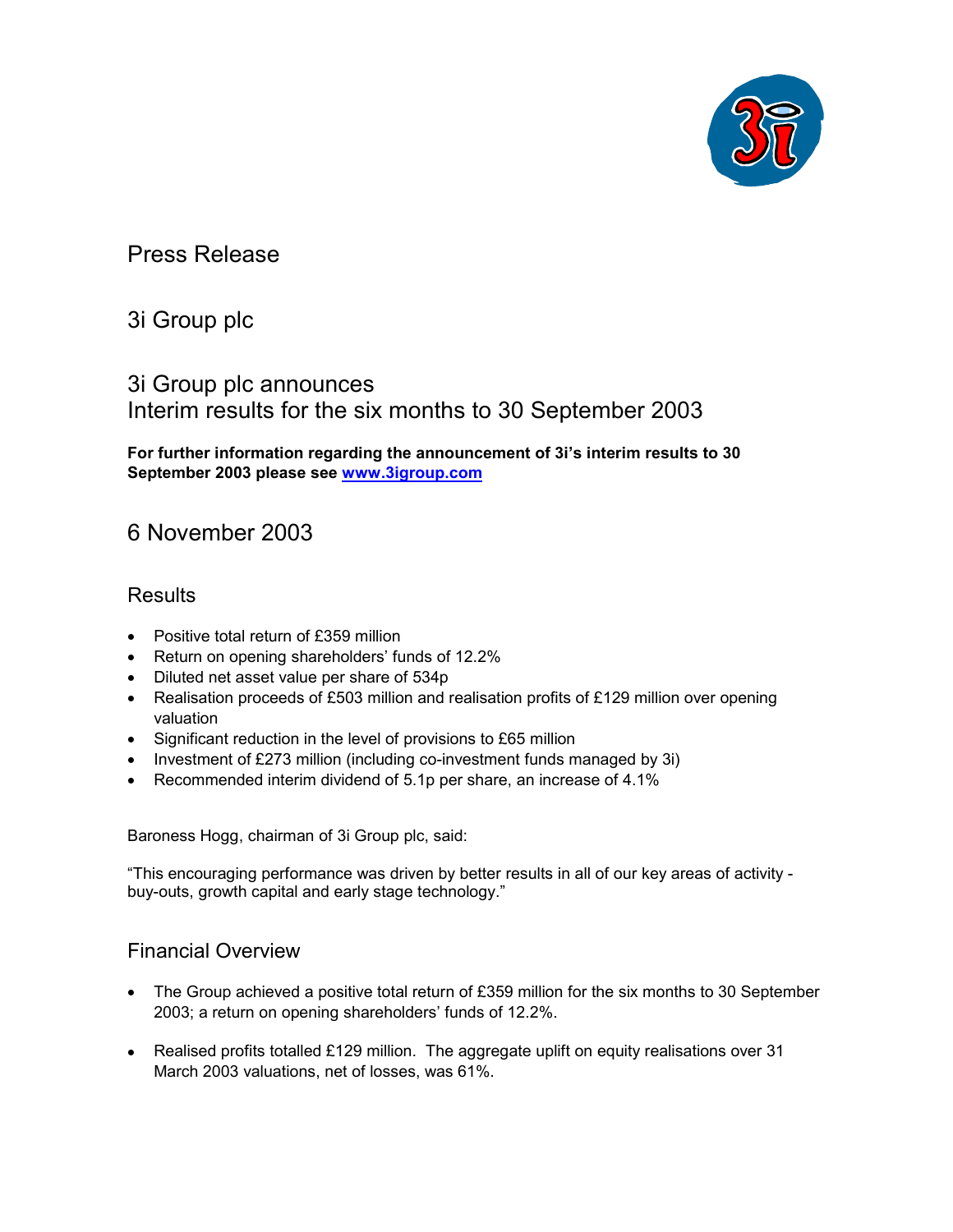- A net cash inflow of £225 million during the period results in gearing being reduced to 25% at 30 September from 35% at 31 March 2003. €550 million was raised through the issue of convertible bonds.
- Investment of £273 million (including co-investment funds) compares with £393 million for the same period last year.

Commenting on the performance and outlook, 3i's chief executive, Brian Larcombe, said:

"We have seen a strong turnaround in 3i's financial performance, as the benefits of changes to the business over the last two years have flowed through. With positive returns, a strong balance sheet and increasing corporate activity, 3i is well placed to increase investment."

- ends -

For further information, please contact:

| Brian Larcombe, Chief Executive<br>3i Group plc                | Tel: 020 7975 3386 |
|----------------------------------------------------------------|--------------------|
| Michael Queen, Finance Director<br>3i Group plc                | Tel: 020 7975 3400 |
| Patrick Dunne, Group Communications Director<br>3i Group plc   | Tel: 020 7975 3283 |
| Issued by:<br><b>Philip Gawith</b><br>The Maitland Consultancy | Tel: 020 7379 5151 |

### Notes to editors

3i brings capital, knowledge and connections to the creation and development of businesses around the world. It invests in a wide range of opportunities from start-ups to buy-outs and buyins, focusing on businesses with high growth potential and strong management.

3i invests in businesses across three continents through local investment teams in Europe, the US and Asia Pacific. To date, 3i has invested over £14.5 billion (including co-investment funds).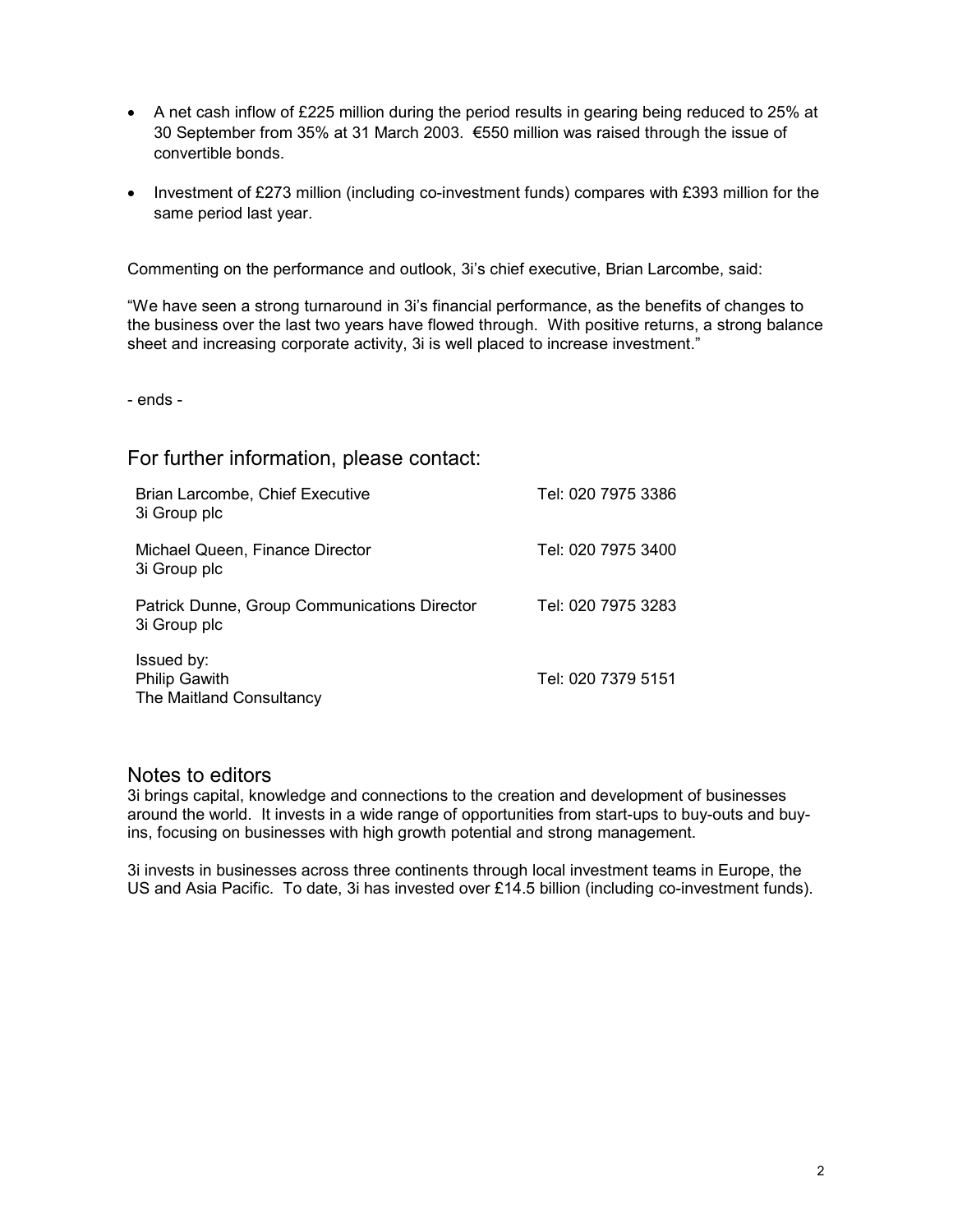### Chairman's statement

In October, 3i's European Enterprise Barometer indicated that business confidence amongst the companies in which we invest was at its highest level for three years. 3i's own half-year results, for the six months to 30 September, were the strongest since 2000. The total return was £359 million, an encouraging performance, driven by better results in all of our key areas of activity buy-outs, growth capital and early stage technology.

The Directors have announced an interim dividend of 5.1p, representing an increase of 4.1%.

During a period in which share prices, including 3i's own, rose markedly, the FTSE All-Share index increased by more than our net asset value. Total return on opening shareholders' funds of 12.2% compared with an index return of 19.0%.

Provisions were significantly lower than a year ago. But we have continued to take a cautious approach to the valuation of our early stage technology portfolio. We have made some further individual downward "fair value" adjustments, while not adjusting the total upwards for the rise in technology market indices.

However, we were able to take advantage of the improvement in markets to achieve a good level of realisations across the business as a whole, yielding profits of £129 million on proceeds of £503 million. Combined with the low level of investment during much of this period, this resulted in a positive cash flow in the half-year of £225 million.

3i's combination of financial strength, international network and in-depth expertise enables us to take advantage of opportunities in a range of different markets, and to add value to those companies in which we invest.

As business confidence rose towards the end of the half-year, so too did our levels of investment. Signs of growth in the world economy offer the prospect that momentum will build in our markets through the second half of the year. There are still threats to business confidence, with structural imbalances in a number of the major economies. However, we believe these markets will provide some excellent opportunities for 3i, and we will continue to be rigorous and selective in our approach.

### **Baroness Hogg**

Chairman 5 November 2003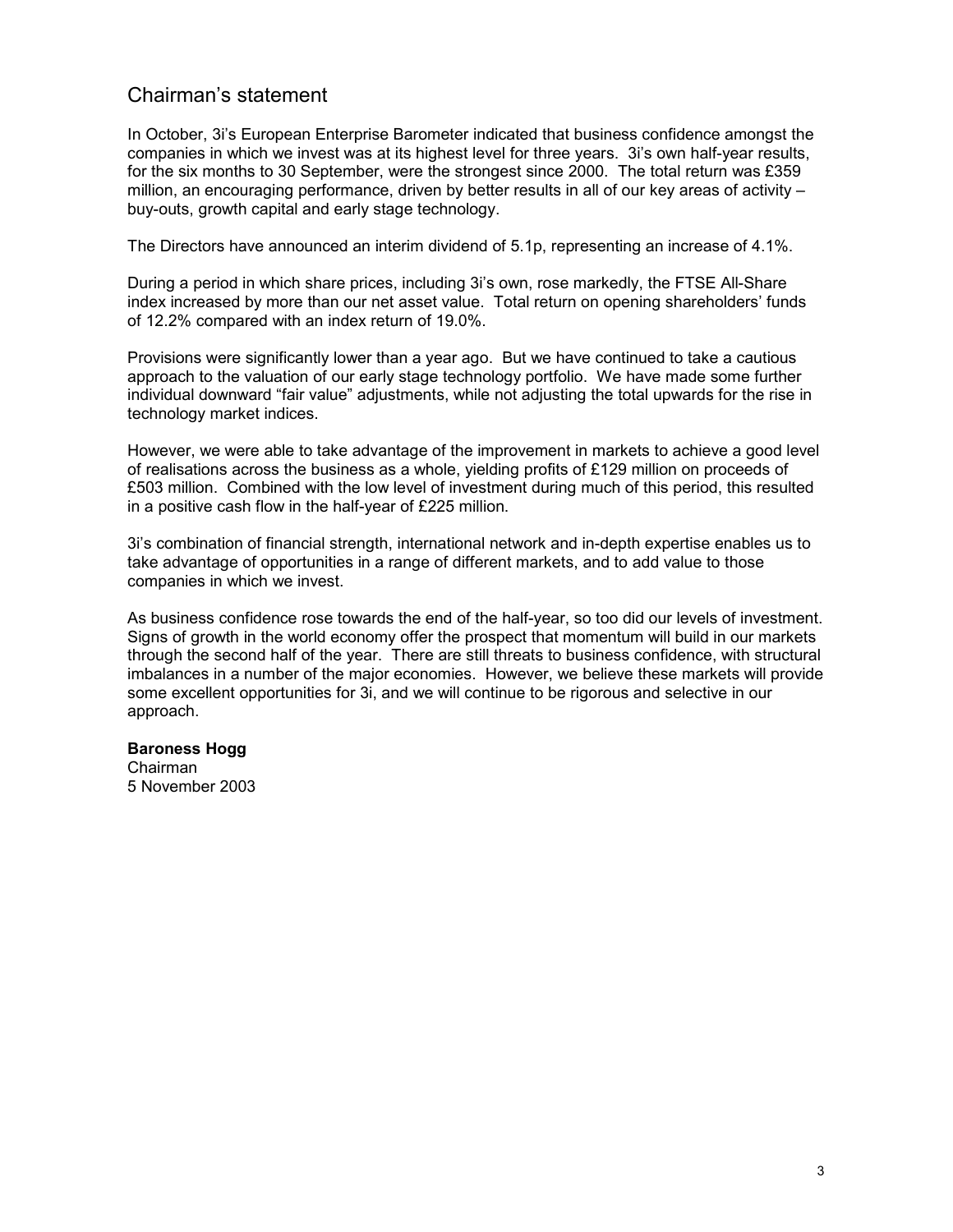### Operating and financial review

#### **Economic and market conditions**

After almost two years of geo-political and economic uncertainty and difficult stock markets, we have seen signs of stronger economic activity. This has been evidenced by a number of indicators, including our own Barometer survey of business confidence across Europe.

The Barometer survey taken in March 2003, which was affected by the considerable anxiety over the Iraq war, produced a record low score of minus 117. Our survey covering August showed a significant improvement to minus 17 and our latest survey, taken in October, came out at plus 11, the first positive result since the end of 2000.

The period also saw strong growth in stock market indices, in anticipation of growth in corporate profits. In addition, the level of mergers and acquisitions ("M&A"), a key driver of activity in our market, picked up through the summer after being at a subdued level since 2000.

The private equity and venture capital markets are also starting to show increased activity after a slow first half of 2003. Market statistics for the first half show aggregate European investment 8% down on the first half of 2002, with buy-outs being flat, growth capital being down 24% and early stage investment down by 18%. Market statistics for the US venture market for the second quarter of 2003 showed a slight increase in investment levels after a two and a half year decline.

Conditions for realisations were difficult for most of the period, though we are now beginning to see the re-emergence of trade buyers as corporates re-enter the M&A market. There are also indications that IPO markets, particularly in the UK and US, may be re-opening.

### **Total return**

The Group achieved a positive total return of £359 million for the six months to 30 September 2003, which equates to 12.2% on opening shareholders' funds. This return is lower than those on a number of quoted market indices, largely because of a lag in recognising value increases in our portfolio. Only our quoted assets and unquoted investments valued using the earnings basis are directly linked to stock market movements. These made up 6% and 24% respectively of our opening portfolio.

The main drivers of our total return were a good level of profitable realisations and growth in the value of our portfolio, the latter being primarily due to higher price-earnings ratios ("P/Es") used to value our investee companies.

Improved results in each of our business areas underpinned the overall Group return. Returns in the smaller buy-out and growth capital businesses, aided by good levels of realisations, were particularly strong at 15% and 13% respectively on the opening portfolio. The mid-market buyout return of 8% included a number of significant valuation uplifts on recent investments as they moved from being valued on a cost basis for the first time. Our early stage technology business produced a small negative total return despite some profitable realisations and a significantly lower level of value reductions. Although there was a significant rise in quoted technology indices during the period, we have not increased the valuations of early stage technology investments unless there has been a financing "up round".

#### **Investment**

We invested £273 million, including co-investment funds, which compares with £393 million for the equivalent period last year. The period of economic uncertainty during the latter half of 2002 and the early months of this year led to a deferral of many strategic decisions by businesses and investors. This lowered our new investment pipeline coming into the period. Since then, economic confidence has improved and corporate activity has risen.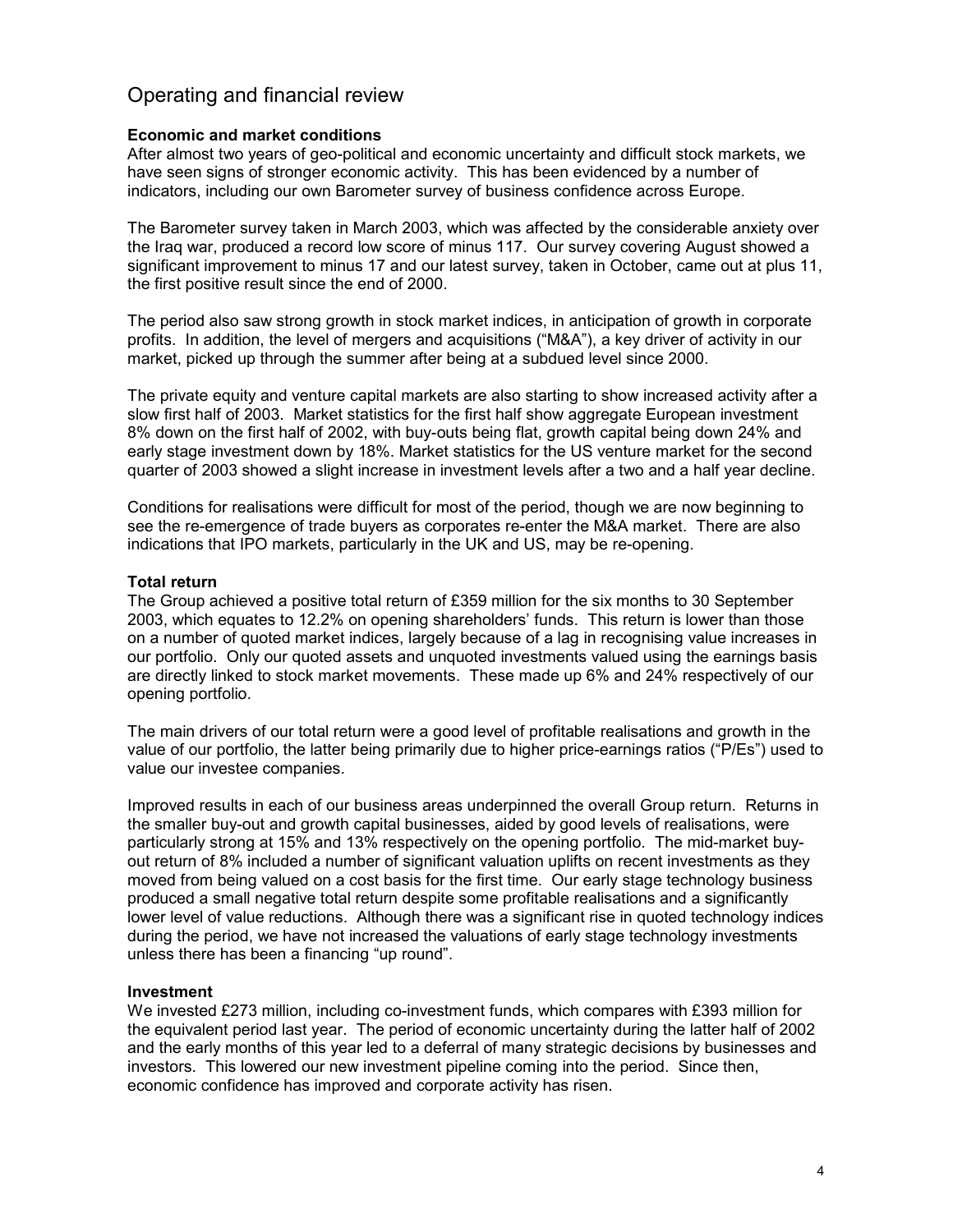Buy-out transactions represented 51% of our investment and growth capital 28%. Early stage technology represented 21%, with 80% of this to support existing portfolio companies.

Continental European investment rose to 67% of total investment following several significant buy-out investments. UK investment represented 23%, the US 7% and Asia Pacific 3%.

#### **Realisations**

We generated realisation proceeds of £503 million and realised profits of £129 million. The aggregate uplift over 31 March 2003 valuations on equity realisations was 61%. Including sales and redemptions of loans and fixed income shares, 10% of the opening portfolio was realised.

Realised profits are stated net of write-offs of £25 million (2002: £32 million).

The majority of the realisations were from our smaller buy-out and growth capital portfolios.

#### **Unrealised value movement**

The unrealised value movement on the revaluation of investments was £215 million, representing a strong improvement on the £701 million value reduction for the same period last year.

The weighted average P/E applied to investments valued on an earnings basis rose from 8.1 at 31 March to 10.7 at 30 September. The impact of increased P/E ratios generated value growth of £235 million. The quoted investments we retained increased in value by £44 million (2002: £192 million reduction).

A small number of recent investments in our mid-market buy-out portfolio generated most of the increase in value arising from "first time uplift".

Provisions for investments in companies which might fail were £65 million (2002: £141 million), and valuation reductions relating to down rounds and restructuring provisions fell significantly to £68 million from £130 million in the six months to 30 September 2002 and £361 million for the 12 months to 31 March 2003.

The British Venture Capital Association recently issued new best practice Valuation Guidelines. 3i adopted these guidelines at 30 September 2003. There was no material impact on the overall valuation of the portfolio.

#### **The portfolio**

Following two difficult years, the health of our portfolio has stabilised. In line with our strategy, the portfolio remains balanced in terms of both product and geography. At 30 September, 53% of the portfolio is represented by buy-outs, 33% by growth capital investments and 14% by early stage technology investments. Geographically, 62% of our portfolio is in the UK, 32% in continental Europe, 4% in the US and 2% in Asia Pacific.

#### **Income and costs**

Total operating income before interest payable was £130 million (2002: £153 million). The decrease from 2002 is a result of the realisation of a small number of higher yielding investments, a lower level of special interest receipts on the sale or restructuring of assets and a fall in dealrelated fees due to the lower level of investment activity.

Net interest payable has decreased in line with the reduction in net borrowings.

Management expenses were £6 million lower than in the same period last year, as cost reduction measures taken over the past two years continue to work through.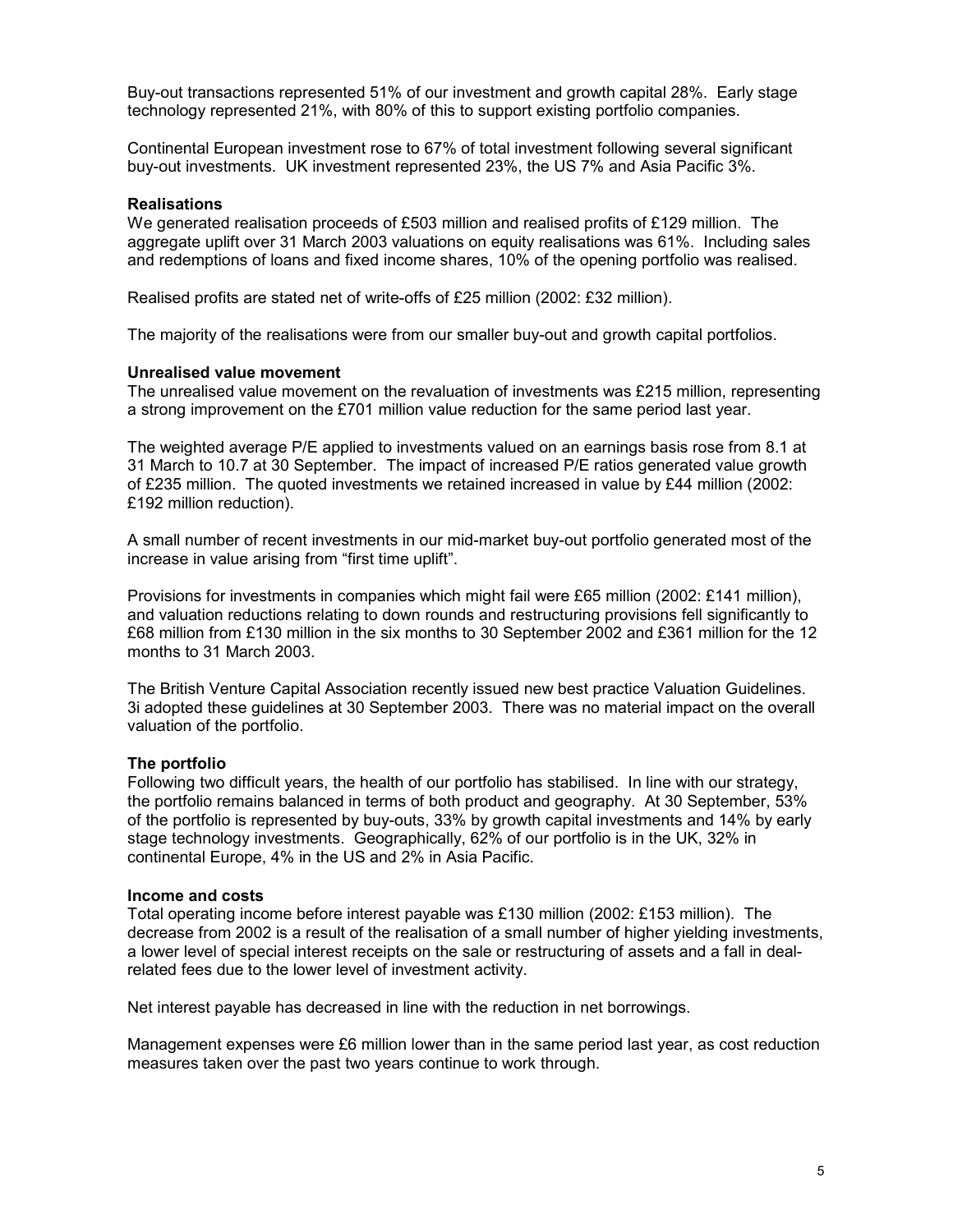### **Cash flows and capital structure**

There was a net cash inflow of £225 million during the period. We raised €550 million through the issue of convertible bonds in August. The bonds are due in 2008 and have a conversion price of 842p (a 45% premium to the "reference price" of 580p) and an annual coupon rate of 1.375%. Net borrowings decreased by £206 million and our gearing reduced to 25% at 30 September from 35% at 31 March.

### **Outlook**

Improving business confidence, rising stock markets and increased levels of M&A activity are helpful to our industry. In addition, within each of 3i's businesses there are specific factors indicating a more positive outlook – in buy-outs, the continuing pressure on corporates to focus on their core activities is generating opportunities and vendors' pricing expectations are now more realistic; in growth capital, opportunities are being created as businesses re-launch deferred growth strategies; and, in early stage technology, we are starting to see increased levels of technology spending in some sectors by major corporates.

Our new investment pipeline is currently strong and we expect to increase investment levels in the second half.

#### **Brian Larcombe**

Chief Executive 5 November 2003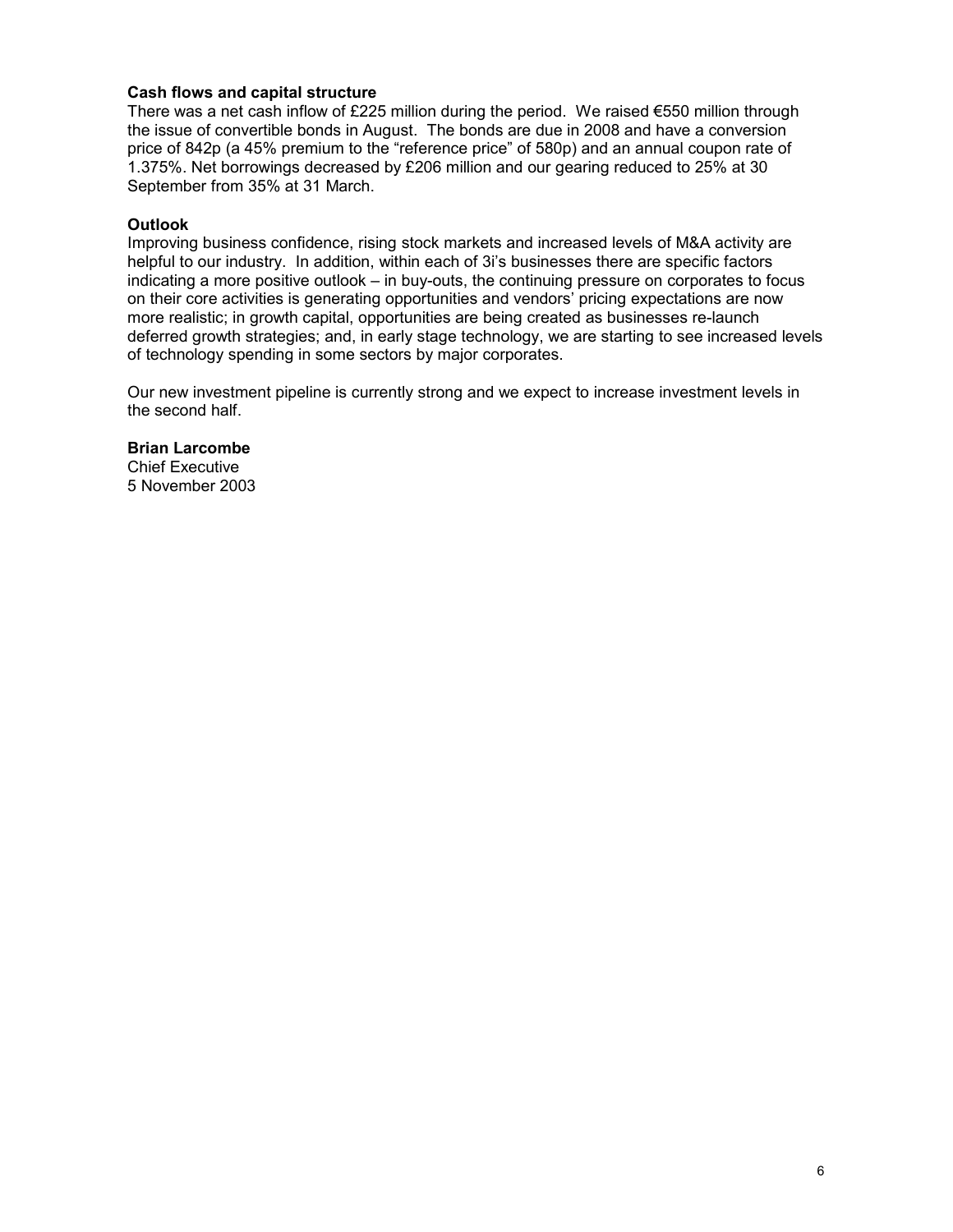## Consolidated statement of total return

for the six months to 30 September 2003

|                                           |                   | 6 months to 30 September 2003 |             | 6 months to 30 September 2002 |                | 12 months to 31 March 2003 |                   |             |           |
|-------------------------------------------|-------------------|-------------------------------|-------------|-------------------------------|----------------|----------------------------|-------------------|-------------|-----------|
|                                           |                   |                               | (unaudited) |                               | (unaudited)    |                            |                   |             | (audited) |
|                                           | Revenue           | Capital                       | Total       | Revenue                       | Capital        | Total                      | Revenue           | Capital     | Total     |
|                                           | £m                | £m                            | £m          | £m                            | £m             | £m                         | £m                | £m          | £m        |
| <b>Capital profits</b>                    |                   |                               |             |                               |                |                            |                   |             |           |
| Realised profits on                       |                   |                               |             |                               |                |                            |                   |             |           |
| disposal of investments                   |                   | 129                           | 129         |                               | 118            | 118                        |                   | 184         | 184       |
| Unrealised profits/(losses)               |                   |                               |             |                               |                |                            |                   |             |           |
| on revaluation of                         |                   |                               |             |                               |                |                            |                   |             |           |
| investments                               |                   | 215                           | 215         |                               | (701)          | (701)                      |                   | (1, 165)    | (1, 165)  |
|                                           |                   | 344                           | 344         |                               | (583)          | (583)                      |                   | (981)       | (981)     |
| <b>Total operating income</b>             |                   |                               |             |                               |                |                            |                   |             |           |
| before interest payable                   | 130               |                               | 130         | 153                           |                | 153                        | 298               | 10          | 308       |
| Interest payable                          | (27)              | (23)                          | (50)        | (52)                          | (3)            | (55)                       | (57)              | (53)        | (110)     |
|                                           | 103               | 321                           | 424         | 101                           | (586)          | (485)                      | 241               | (1,024)     | (783)     |
| <b>Administrative expenses</b>            | (30)              | (40)                          | (70)        | (53)                          | (23)           | (76)                       | (64)              | (89)        | (153)     |
| Cost of changes to                        |                   |                               |             |                               |                |                            |                   |             |           |
| organisational structure                  |                   |                               |             |                               |                |                            | (5)               | (5)         | (10)      |
| Return before tax and                     |                   |                               |             |                               |                |                            |                   |             |           |
| currency translation                      |                   |                               |             |                               |                |                            |                   |             |           |
| adjustment                                | 73                | 281                           | 354         | 48                            | (609)          | (561)                      | 172               | (1, 118)    | (946)     |
| Tax                                       | (9)               | 8                             | (1)         | (1)                           | $\overline{2}$ | 1                          | (32)              | 35          | 3         |
| Return for the period                     |                   |                               |             |                               |                |                            |                   |             |           |
| before currency<br>translation adjustment | 64                | 289                           | 353         | 47                            | (607)          | (560)                      | 140               | (1,083)     | (943)     |
| <b>Currency translation</b>               |                   |                               |             |                               |                |                            |                   |             |           |
| adjustment                                | 12                | (6)                           | 6           | 1                             | (11)           | (10)                       | 6                 | 2           | 8         |
| <b>Total return</b>                       | 76                | 283                           | 359         | 48                            | (618)          | (570)                      | 146               | (1,081)     | (935)     |
|                                           |                   |                               |             |                               |                |                            |                   |             |           |
| Total return per share                    |                   |                               |             |                               |                |                            |                   |             |           |
| Basic (pence)                             | 12.4 <sub>p</sub> | 46.3p                         | 58.7p       | 7.8p                          | (101.3)p       | (93.5)p                    | 23.9 <sub>p</sub> | (177.1)p    | (153.2)p  |
| Diluted (pence)                           | 12.1 <sub>p</sub> | 45.1p                         | 57.2p       | 7.8p                          | (101.0)p       | (93.2)p                    | 23.9p             | $(176.9)$ p | (153.0)p  |

## Movement in shareholders' funds

for the six months to 30 September 2003

|                              | 6 months to  | 6 months to  | 12 months to |
|------------------------------|--------------|--------------|--------------|
|                              | 30 September | 30 September | 31 March     |
|                              | 2003         | 2002         | 2003         |
|                              | (unaudited)  | (unaudited)  | (audited)    |
|                              | £m           | £m           | £m           |
| <b>Opening balance</b>       | 2,936        | 3,945        | 3,945        |
| Revenue return               | 76           | 48           | 146          |
| Capital return               | 283          | (618)        | (1,081)      |
| <b>Total return</b>          | 359          | (570)        | (935)        |
| <b>Dividends</b>             | (31)         | (29)         | (81)         |
| Proceeds of issues of shares | 6            | 4            | 7            |
| Movement in the period       | 334          | (595)        | (1,009)      |
| <b>Closing balance</b>       | 3,270        | 3.350        | 2,936        |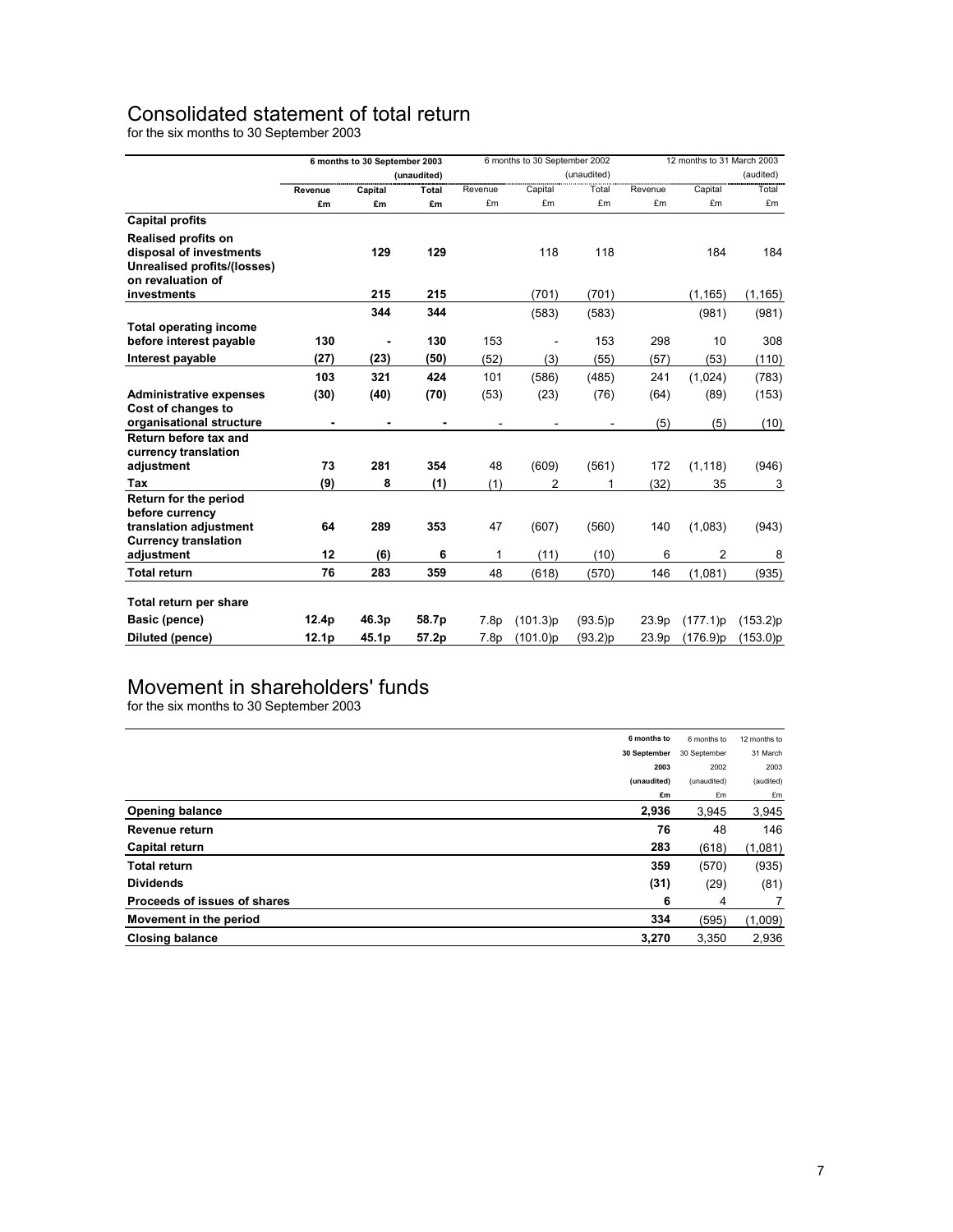### Consolidated revenue statement

for the six months to 30 September 2003

|                                                              | 6 months to       | 6 months to          | 6 months to  | 12 months to |
|--------------------------------------------------------------|-------------------|----------------------|--------------|--------------|
|                                                              | 30 September      | 30 September         | 30 September | 31 March     |
|                                                              | 2003              | 2002<br>(pro forma)* | 2002         | 2003         |
|                                                              | (unaudited)       | (unaudited)          | (unaudited)  | (audited)    |
|                                                              | £m                | £m                   | £m           | £m           |
| Interest receivable on loan investments                      | 43                | 48                   | 48           | 96           |
| <b>Fixed rate dividends</b>                                  | 4                 | 10                   | 10           | 17           |
| Other interest receivable and similar income                 | 17                | 17                   | 17           | 34           |
| Interest payable                                             | (27)              | (28)                 | (52)         | (57)         |
| Net interest income                                          | 37                | 47                   | 23           | 90           |
| Dividend income from equity shares                           | 45                | 50                   | 50           | 106          |
| Share of net losses of joint ventures                        |                   | (1)                  | (1)          | (1)          |
| Fees receivable                                              | 21                | 23                   | 28           | 46           |
| Other operating income                                       |                   | 1                    | 1            |              |
| <b>Total operating income</b>                                | 103               | 120                  | 101          | 241          |
| Administrative expenses and depreciation                     | (30)              | (33)                 | (53)         | (64)         |
| Cost of changes to organisational structure                  |                   |                      |              | (5)          |
| Profit on ordinary activities before tax                     | 73                | 87                   | 48           | 172          |
| Tax on profit on ordinary activities                         | (9)               | (14)                 | (1)          | (32)         |
| Profit for the period                                        | 64                | 73                   | 47           | 140          |
| <b>Dividends</b>                                             |                   |                      |              |              |
| Interim (5.1p per share proposed, 2003: 4.9p per share paid) | (31)              | (29)                 | (29)         | (29)         |
| Final (2003: 8.6p per share paid)                            |                   |                      |              | (52)         |
| Profit retained for the period                               | 33                | 44                   | 18           | 59           |
| Dividends per share (pence)                                  | 5.1 <sub>p</sub>  | 4.9p                 | 4.9p         | 13.5p        |
| Earnings per share                                           |                   |                      |              |              |
| Basic (pence)                                                | 10.5 <sub>p</sub> | 12.0 <sub>p</sub>    | 7.7p         | 22.9p        |
| Diluted (pence)                                              | 10.2 <sub>p</sub> | 11.9p                | 7.7p         | 22.9p        |

\*In the year to 31 March 2003, the Group adopted the recommendations in the revised Statement of Recommended Practice – Financial Statements of Investment Trust Companies, and revised the method of allocation of expenses between revenue and capital. To aid comparability, the comparatives to 30 September 2002 have been restated to reflect these changes and are included as a "pro forma" above. These changes are explained in more detail in the Basis of preparation.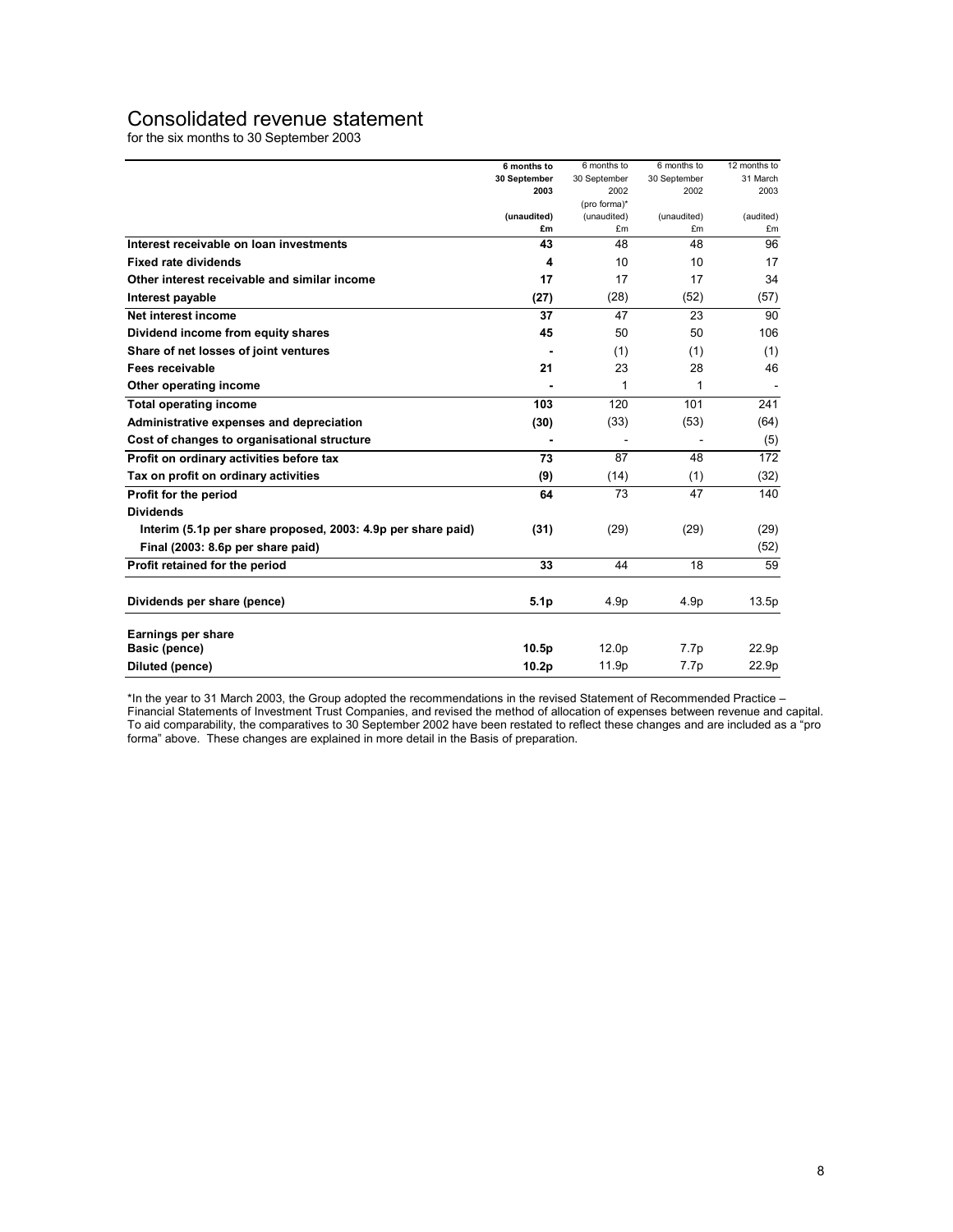### Consolidated balance sheet

as at 30 September 2003

|                                            |       | 30 September      |       | 30 September      |       | 31 March         |
|--------------------------------------------|-------|-------------------|-------|-------------------|-------|------------------|
|                                            |       | 2003              |       | 2002              | 2003  |                  |
| <b>Assets</b>                              | £m    | (unaudited)<br>£m | £m    | (unaudited)<br>£m | £m    | (audited)<br>£m  |
| Treasury bills and other eligible bills    |       | 1                 |       | 1                 |       | $\mathbf{1}$     |
| <b>Loans and advances to banks</b>         |       | 800               |       | 695               |       | 527              |
| Debt securities held for treasury purposes |       | 218               |       | 198               |       | 283              |
| Debt securities and other fixed income     |       |                   |       |                   |       |                  |
| securities held as financial fixed asset   |       |                   |       |                   |       |                  |
| investments                                |       |                   |       |                   |       |                  |
| Loan investments                           | 1,229 |                   | 1,326 |                   | 1,336 |                  |
| <b>Fixed income shares</b>                 | 199   |                   | 264   |                   | 228   |                  |
| <b>Equity shares</b>                       |       |                   |       |                   |       |                  |
| Listed                                     | 168   |                   | 210   |                   | 187   |                  |
| <b>Unlisted</b>                            | 2,410 |                   | 2,451 |                   | 2,188 |                  |
|                                            |       | 4,006             |       | 4,251             |       | 3,939            |
| Interests in joint ventures                |       |                   |       |                   |       |                  |
| Share of gross assets                      | 116   |                   |       |                   | 104   |                  |
| Share of gross liabilities                 | (85)  |                   |       |                   | (81)  |                  |
|                                            |       | 31                |       |                   |       | 23               |
| <b>Tangible fixed assets</b>               |       | 43                |       | 52                |       | 45               |
| Other assets                               |       | 214               |       | 185               |       | 181              |
| <b>Total assets</b>                        |       | 5,313             |       | 5,382             |       | 4,999            |
|                                            |       |                   |       |                   |       |                  |
| Liabilities                                |       |                   |       |                   |       |                  |
| Deposits by banks                          |       | 290               |       | 343               |       | 423              |
| Debt securities in issue                   |       | 1,103             |       | 1,373             |       | 1,350            |
| <b>Convertible bonds</b>                   |       | 384               |       |                   |       |                  |
| <b>Other liabilities</b>                   |       | 217               |       | 221               |       | 239              |
| Provision for joint venture deficit        |       |                   |       |                   |       |                  |
| Share of gross assets                      |       |                   | (74)  |                   |       |                  |
| Share of gross liabilities                 |       |                   | 80    |                   |       |                  |
|                                            |       |                   |       | 6                 |       |                  |
| <b>Subordinated liabilities</b>            |       | 49                |       | 89                |       | 51               |
|                                            |       | 2,043             |       | 2,032             |       | 2,063            |
| Called up share capital                    |       | 306               |       | 305               |       | 305              |
| Share premium and redemption reserve       |       | 355               |       | 347               |       | 350              |
| Capital reserve                            |       | 2,223             |       | 2,403             |       | 1,940            |
| Revenue reserve                            |       | 386               |       | 295               |       | 341              |
| Equity shareholders' funds                 |       | 3,270             |       | 3,350             |       | 2,936            |
| <b>Total liabilities</b>                   |       | 5,313             |       | 5,382             |       | 4,999            |
| Net asset value per share                  |       |                   |       |                   |       |                  |
| Basic (pence)                              |       | 534 <sub>p</sub>  |       | 549p              |       | 481p             |
| Diluted (pence)                            |       | 534 <sub>p</sub>  |       | 548p              |       | 480 <sub>p</sub> |
|                                            |       |                   |       |                   |       |                  |

**Approved by the Board** 

**5 November 2003**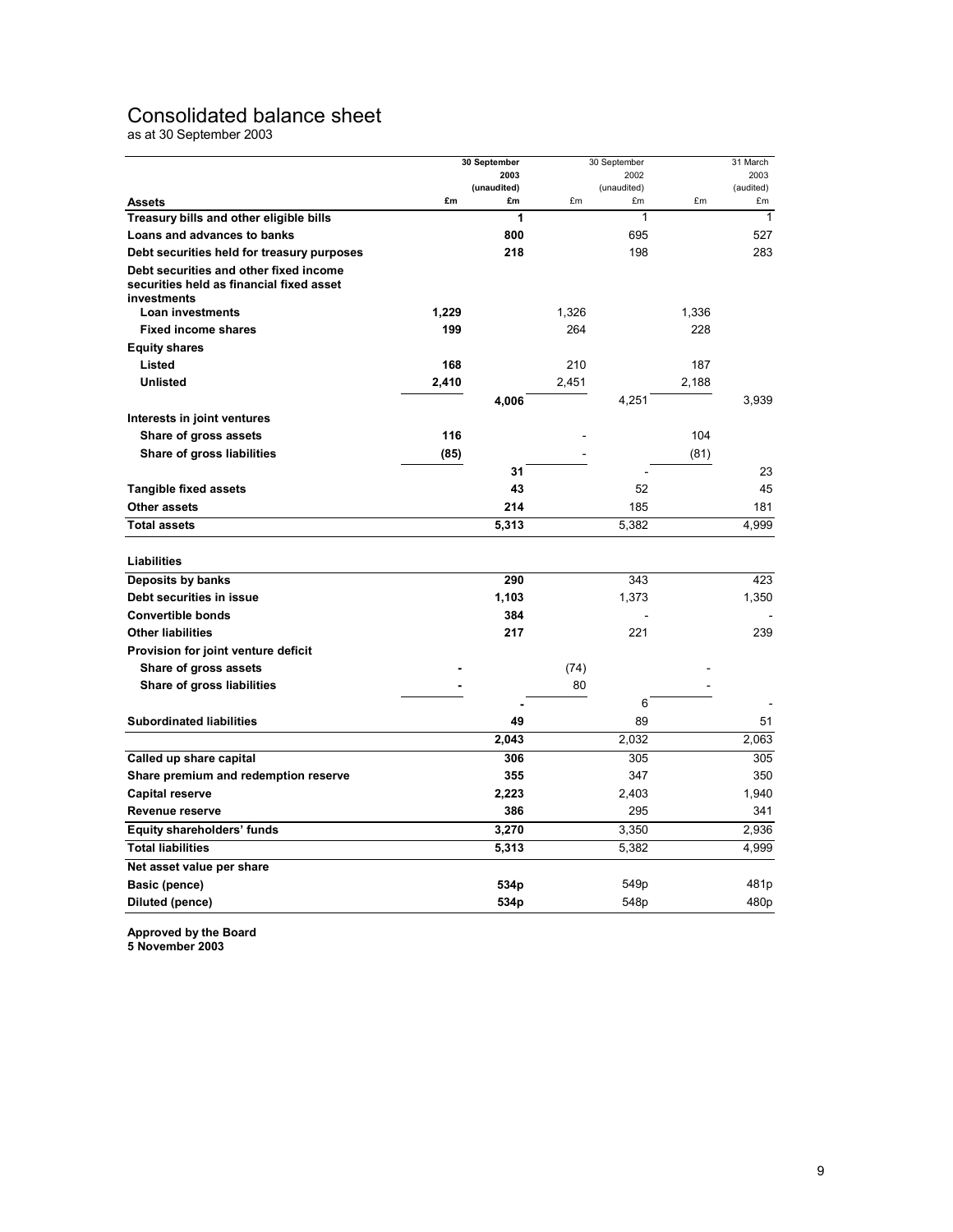### Consolidated cash flow statement

for the six months to 30 September 2003

|                                                                                                  | 6 months to<br>30 September<br>2003<br>(unaudited) | 6 months to<br>30 September<br>2002<br>(unaudited) | 12 months to<br>31 March<br>2003<br>(audited) |
|--------------------------------------------------------------------------------------------------|----------------------------------------------------|----------------------------------------------------|-----------------------------------------------|
|                                                                                                  | £m                                                 | £m                                                 | £m                                            |
| <b>Operating activities</b><br>Interest received and similar income arising from debt securities |                                                    |                                                    |                                               |
| and other fixed income securities held as financial fixed asset                                  |                                                    |                                                    |                                               |
| investments                                                                                      | 29                                                 | 44                                                 | 75                                            |
| Other interest received and similar income                                                       | 17                                                 | 16                                                 | 31                                            |
| Interest paid on borrowings                                                                      | (31)                                               | (54)                                               | (58)                                          |
| Dividends received from equity shares                                                            | 45                                                 | 47                                                 | 102                                           |
| Fees and other net cash receipts                                                                 | 20                                                 | 31                                                 | 46                                            |
| Operating and administrative costs paid                                                          | (51)                                               | (59)                                               | (68)                                          |
| Net cash inflow from operating activities                                                        | 29                                                 | 25                                                 | 128                                           |
| Taxation (paid)/received                                                                         | (2)                                                | 3                                                  | 4                                             |
| Capital expenditure and financial investment                                                     |                                                    |                                                    |                                               |
| Investment in equity shares, fixed income shares and loans                                       | (194)                                              | (299)                                              | (673)                                         |
| Investment in equity shares and loans acquired from joint ventures                               |                                                    | (10)                                               | (17)                                          |
| Sale, repayment or redemption of equity shares, fixed income<br>shares and loan investments      | 501                                                | 624                                                | 975                                           |
| Fees intrinsic to acquisition or disposal of investments                                         |                                                    |                                                    | 10                                            |
| Investment interest paid                                                                         | (23)                                               | (3)                                                | (53)                                          |
| Investment administrative expenses                                                               | (40)                                               | (23)                                               | (94)                                          |
| Investment in joint ventures                                                                     |                                                    | (5)                                                | (54)                                          |
| Divestment or repayment of interests in joint ventures                                           |                                                    | 10                                                 | 19                                            |
| Purchase of tangible fixed assets                                                                | (1)                                                | (3)                                                | (5)                                           |
| Sale of tangible fixed assets                                                                    | 1                                                  |                                                    | $\mathbf{1}$                                  |
| Net cash flow from capital expenditure and financial investment                                  | 244                                                | 291                                                | 109                                           |
| <b>Equity dividends paid</b>                                                                     | (52)                                               | (49)                                               | (78)                                          |
| <b>Management of liquid resources</b>                                                            | (162)                                              | (122)                                              | 15                                            |
| Net cash flow before financing                                                                   | 57                                                 | 148                                                | 178                                           |
| <b>Financing</b>                                                                                 |                                                    |                                                    |                                               |
| Debt due within one year                                                                         | (283)                                              | (87)                                               | (104)                                         |
| Debt due after more than one year                                                                | 265                                                | (50)                                               | (32)                                          |
| <b>Issues of shares</b>                                                                          | 6                                                  | 4                                                  | $\overline{7}$                                |
| Net cash flow from financing                                                                     | (12)                                               | (133)                                              | (129)                                         |
| Increase in cash                                                                                 | 45                                                 | 15                                                 | 49                                            |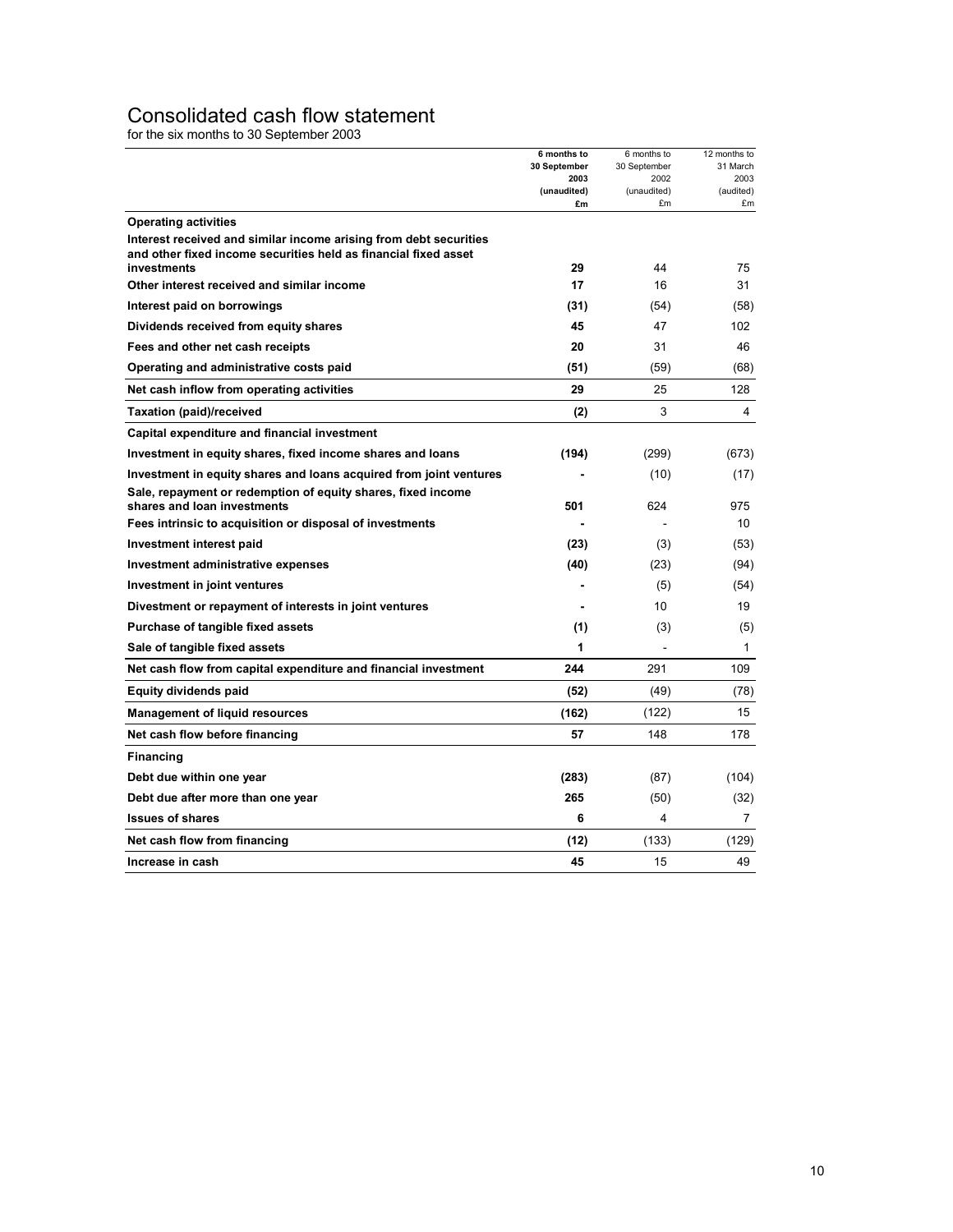### Notes to the financial statements

for the six months to 30 September 2003

#### **1 Reconciliation of revenue profit before tax to net cash inflow from operating activities**

|                                                                  | 6 months to  | 6 months to  | 12 months to      |
|------------------------------------------------------------------|--------------|--------------|-------------------|
|                                                                  | 30 September | 30 September | 31 March          |
|                                                                  | 2003         | 2002         | 2003              |
|                                                                  | (unaudited)  | (unaudited)  | (audited)         |
|                                                                  | £m           | £m           | £m                |
| Revenue profit before tax                                        | 73           | 48           | 172               |
| Depreciation of equipment and vehicles                           | 3            | 3            | 7                 |
| Tax on investment income included within income from overseas    |              |              |                   |
| companies                                                        |              |              | (1)               |
| Interest received by way of loan notes                           | (15)         | (15)         | (41)              |
| Movement in other assets associated with operating activities    | (11)         |              | (9)               |
| Movement in prepayments and accrued income associated with       |              |              |                   |
| operating activities                                             | (13)         | (10)         | $12 \overline{ }$ |
| Movement in accruals and deferred income associated with         |              |              |                   |
| operating activities                                             | (3)          | (5)          | (15)              |
| Movement in provisions for liabilities and charges               | (5)          | (4)          | 2                 |
| Reversal of losses of joint ventures less distributions received |              |              |                   |
| Net cash inflow from operating activities                        | 29           | 25           | 128               |

#### **2 Reconciliation of net cash flows to movements in net debt**

|                                               | 6 months to  | 6 months to  | 12 months to |
|-----------------------------------------------|--------------|--------------|--------------|
|                                               | 30 September | 30 September | 31 March     |
|                                               | 2003         | 2002         | 2003         |
|                                               | (unaudited)  | (unaudited)  | (audited)    |
|                                               | £m           | £m           | £m           |
| Increase in cash in the period                | 45           | 15           | 49           |
| Cash flow from management of liquid resources | 162          | 122          | (15)         |
| Cash flow from debt financing                 | 13           | 142          | 143          |
| Cash flow from subordinated liabilities       | 5            | (5)          | (7)          |
| Change in net debt from cash flows            | 225          | 274          | 170          |
| Foreign exchange movements                    | (17)         |              | (46)         |
| Non-cash changes                              | (2)          | 2            | 50           |
| Movement in net debt in the period            | 206          | 276          | 174          |
| Net debt at start of period                   | (1,015)      | (1, 189)     | (1, 189)     |
| Net debt at end of period                     | (809)        | (913)        | (1,015)      |

#### **3 Analysis of net debt**

|                                                                       |           |                  |          | Other                   |              |
|-----------------------------------------------------------------------|-----------|------------------|----------|-------------------------|--------------|
|                                                                       | 1 April   |                  | Exchange | non-cash                | 30 September |
|                                                                       | 2003      | <b>Cash flow</b> | movement | changes                 | 2003         |
|                                                                       | (audited) | (unaudited)      |          | (unaudited) (unaudited) | (unaudited)  |
|                                                                       | £m        | £m               | £m       | £m                      | £m           |
| Cash and deposits repayable on demand                                 | 99        | 45               |          |                         | 144          |
| Treasury bills, other loans, advances and treasury debt<br>securities | 712       | 162              | 1        |                         | 875          |
| Deposits and debt securities repayable within one year                | (401)     | 283              |          | (2)                     | (120)        |
| Deposits and debt securities repayable after one year                 | (1, 372)  | (270)            | (17)     | $\overline{2}$          | (1,657)      |
| Subordinated liabilities repayable after one year                     | (51)      | 5                | (1)      | (2)                     | (49)         |
| <b>Finance leases</b>                                                 | (2)       | $\blacksquare$   |          | $\blacksquare$          | (2)          |
|                                                                       | (1,015)   | 225              | (17)     | (2)                     | (809)        |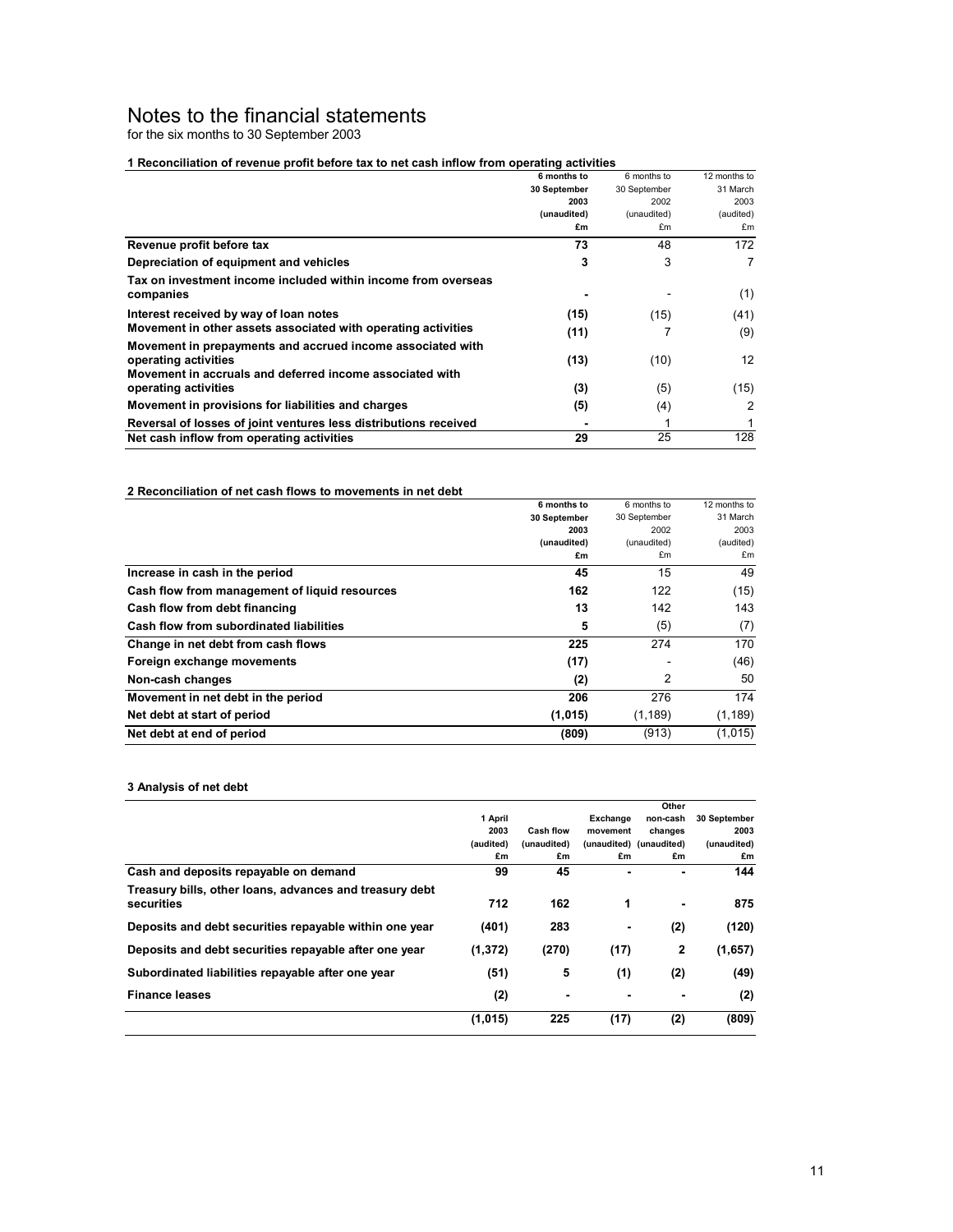### Basis of preparation and independent review report

### **Basis of preparation**

The accounting policies used in the preparation of this Interim report are the same as those used in the statutory accounts for the year to 31 March 2003 and those expected to be used for the year to 31 March 2004.

The six month period is treated as a discrete period except in so far as tax in the revenue account is charged on the basis of an estimated annual effective rate.

The figures for the year to 31 March 2003 have been extracted from the accounts filed with the Registrar of Companies on which the auditors issued an unqualified report. This Interim report does not constitute statutory accounts.

In the year to 31 March 2003, the Group adopted the recommendations contained in the revised Statement of Recommended Practice – Financial Statements of Investment Trust Companies, issued in January 2003. Fee income and costs earned or incurred as an intrinsic part of an intention to acquire or dispose of an investment have been accounted for in full as part of capital return. To the extent taxation losses have been transferred between capital and revenue in order to be utilised against excess taxable profits, the transfer is reflected in the Statement of total return and Revenue statement. In the year to 31 March 2003, the methodology used to identify the administrative expenses available for allocation to the capital reserve was modified. The methodology for allocation of finance costs has also been revised to allocate all finance costs less interest income between capital and revenue. The proportion of costs allocated to the capital reserve was decreased from 80% to 70%. Consequently, to aid comparability, a pro forma of the Revenue statement has been presented to show the results as if these changes had been adopted for the six months to 30 September 2002.

### Independent review report to 3i Group plc

#### **Introduction**

We have been instructed by the Company to review the financial information for the six months ended 30 September 2003 which comprises Consolidated statement of total return, Movement in shareholders' funds, Consolidated revenue statement, Consolidated balance sheet, Consolidated cash flow statement and the related notes 1 to 3 and the Basis of preparation. We have read the other information contained in the Interim report and considered whether it contains any apparent misstatements or material inconsistencies with the financial information.

This report is made solely to the Company in accordance with guidance contained in Bulletin 1999/4 'Review of interim financial information' issued by the Auditing Practices Board. To the fullest extent permitted by law, we do not accept or assume responsibility to anyone other than the Company, for our work, for this report or for the conclusions we have formed.

#### **Directors' responsibilities**

The Interim report, including the financial information contained therein, is the responsibility of, and has been approved by, the Directors. The Directors are responsible for preparing the Interim report in accordance with the Listing Rules of the Financial Services Authority which require that the accounting policies and presentation applied to the interim figures should be consistent with those applied in preparing the preceding annual accounts except where any changes, and the reasons for them, are disclosed.

#### **Review work performed**

We conducted our review in accordance with guidance contained in Bulletin 1999/4 issued by the Auditing Practices Board for use in the United Kingdom. A review consists principally of making enquiries of group management and applying analytical procedures to the financial information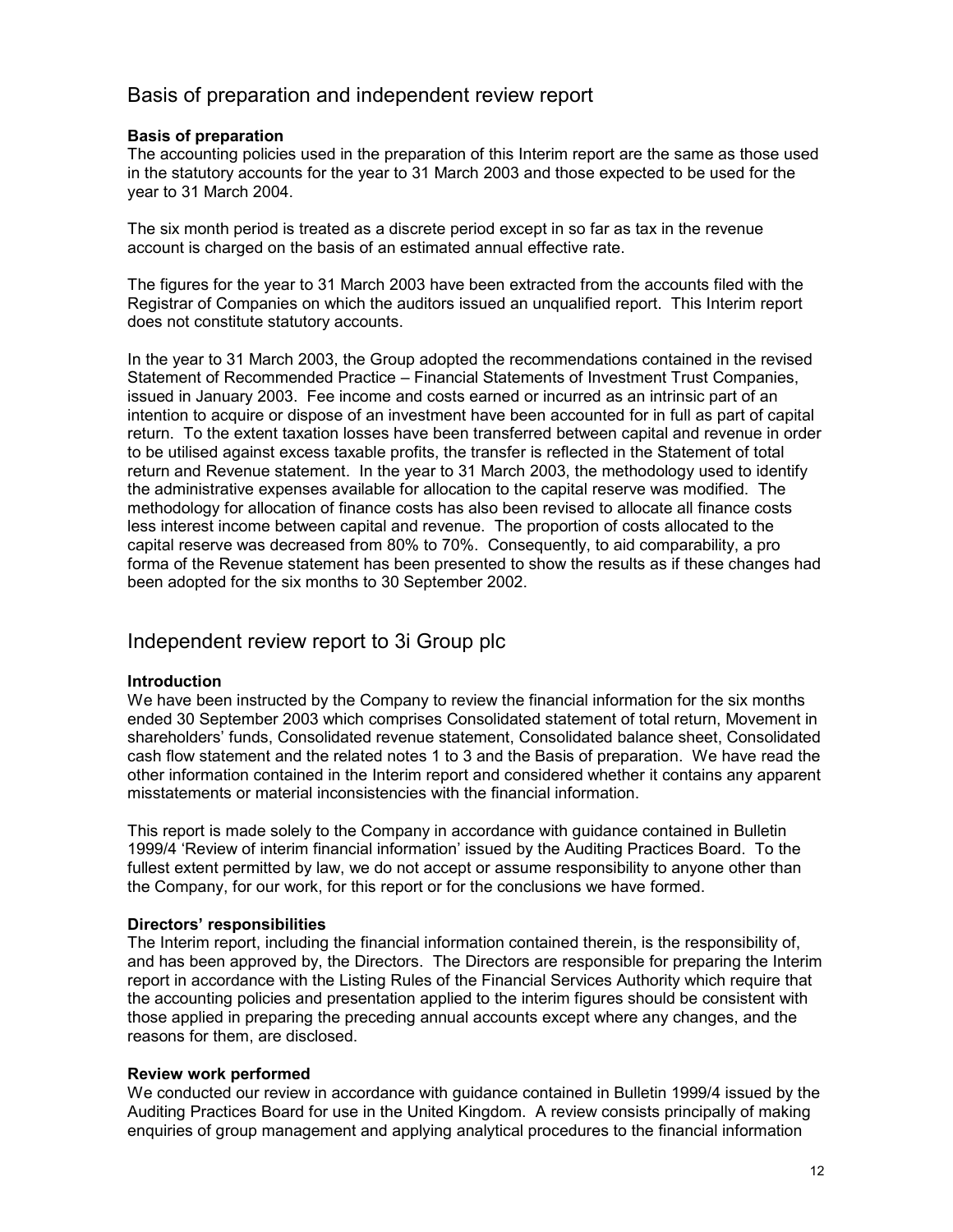and underlying financial data, and based thereon, assessing whether the accounting policies and presentation have been consistently applied unless otherwise disclosed. A review excludes audit procedures such as tests of controls and verification of assets, liabilities and transactions. It is substantially less in scope than an audit performed in accordance with United Kingdom Auditing Standards and therefore provides a lower level of assurance than an audit. Accordingly, we do not express an audit opinion on the financial information.

### **Review conclusion**

On the basis of our review, we are not aware of any material modifications that should be made to the financial information as presented for the six months ended 30 September 2003.

**Ernst & Young LLP**  London 5 November 2003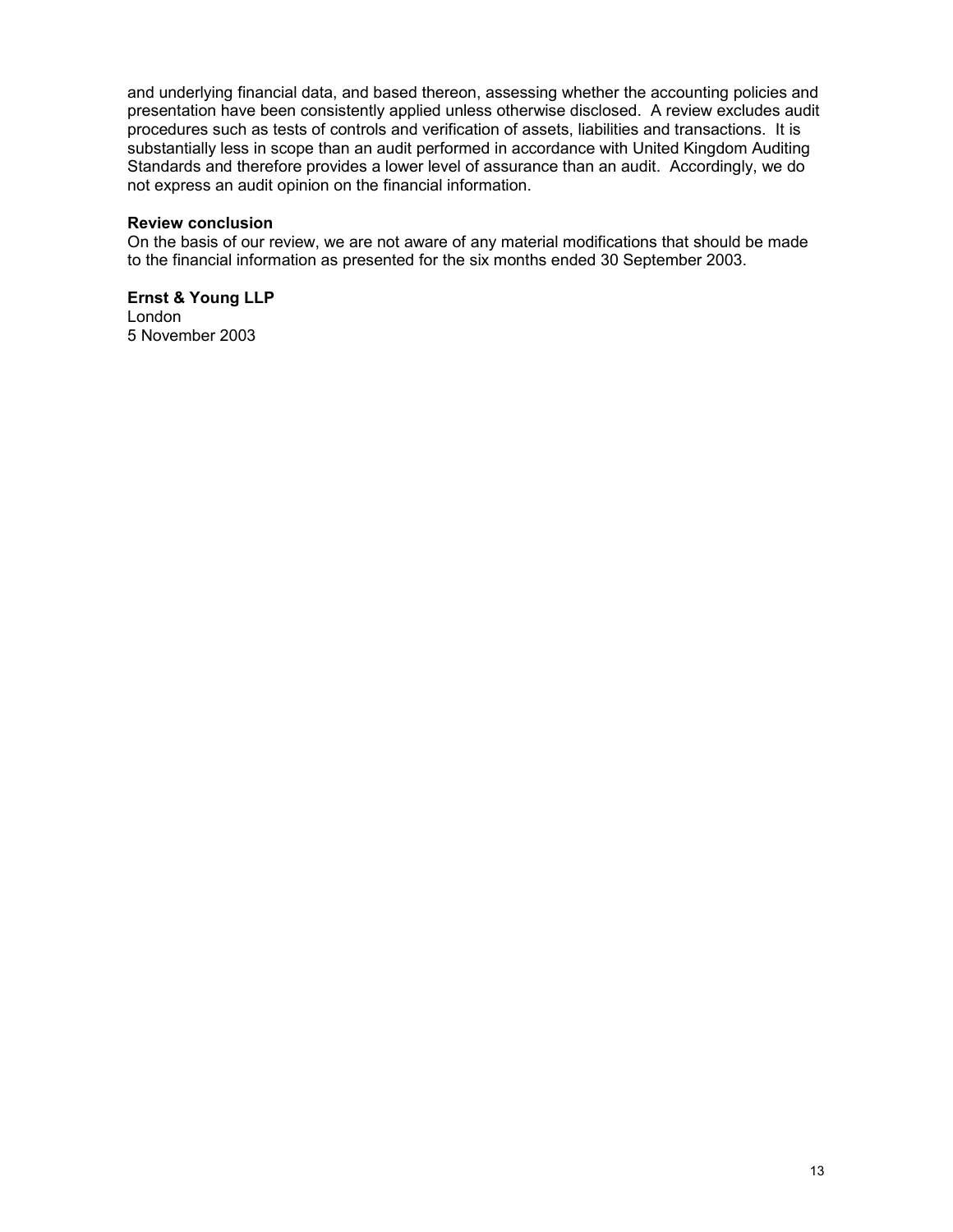### New investment analysis

Analysis of the equity, fixed income and loan investments made by 3i Group. The analyses below exclude investments in joint ventures.

|                                                                                                       | 6 months to  | 6 months to    | 12 months to |
|-------------------------------------------------------------------------------------------------------|--------------|----------------|--------------|
|                                                                                                       | 30 September | 30 September   | 31 March     |
| Investment by product (£m)                                                                            | 2003         | 2002           | 2003         |
| Buy-outs                                                                                              | 141          | 177            | 482          |
| Growth capital                                                                                        | 76           | 123            | 273          |
| Early stage technology                                                                                | 56           | 93             | 176          |
| Total                                                                                                 | 273          | 393            | 931          |
|                                                                                                       |              |                |              |
| Investment by geography (3i only - excluding co-investment funds) (£m)                                |              |                |              |
| UK                                                                                                    | 53           | 197            | 318          |
| <b>Continental Europe</b>                                                                             | 134          | 84             | 304          |
| US                                                                                                    | 18           | 31             | 74           |
| Asia Pacific                                                                                          | 6            | 3              | 20           |
| Total                                                                                                 | 211          | 315            | 716          |
|                                                                                                       |              |                |              |
| Investment by geography (£m)<br>UK                                                                    | 65           | 248            | 399          |
|                                                                                                       | 182          | 111            | 436          |
| <b>Continental Europe</b><br>US                                                                       | 18           | 31             |              |
| Asia Pacific                                                                                          | 8            | 3              | 74<br>22     |
|                                                                                                       | 273          | 393            |              |
| Total                                                                                                 |              |                | 931          |
| Continental European investment (£m)                                                                  |              |                |              |
| Benelux                                                                                               | 52           | 3              | 67           |
| France                                                                                                | 12           | 12             | 36           |
| Germany/Austria/Switzerland                                                                           | 48           | 48             | 149          |
| Italy                                                                                                 | 18           | $\overline{7}$ | 32           |
| Nordic                                                                                                | 27           | 23             | 69           |
| Spain                                                                                                 | 20           | 17             | 75           |
| Other European*                                                                                       | 5            |                | 8            |
| Total                                                                                                 | 182          | 111            | 436          |
| * Other European includes investments in countries where 3i did not have an office at the period end. |              |                |              |
| Investment by FTSE industrial classification (£m)                                                     |              |                |              |
| Resources                                                                                             | 4            | 3              | 12           |
| Industrials                                                                                           | 53           | 86             | 328          |
| Consumer goods                                                                                        | 80           | 130            | 194          |
| Services and utilities                                                                                | 66           | 61             | 197          |
| Financials                                                                                            | 20           | 33             | 54           |
| Information technology                                                                                | 50           | 80             | 146          |
| Total                                                                                                 | 273          | 393            | 931          |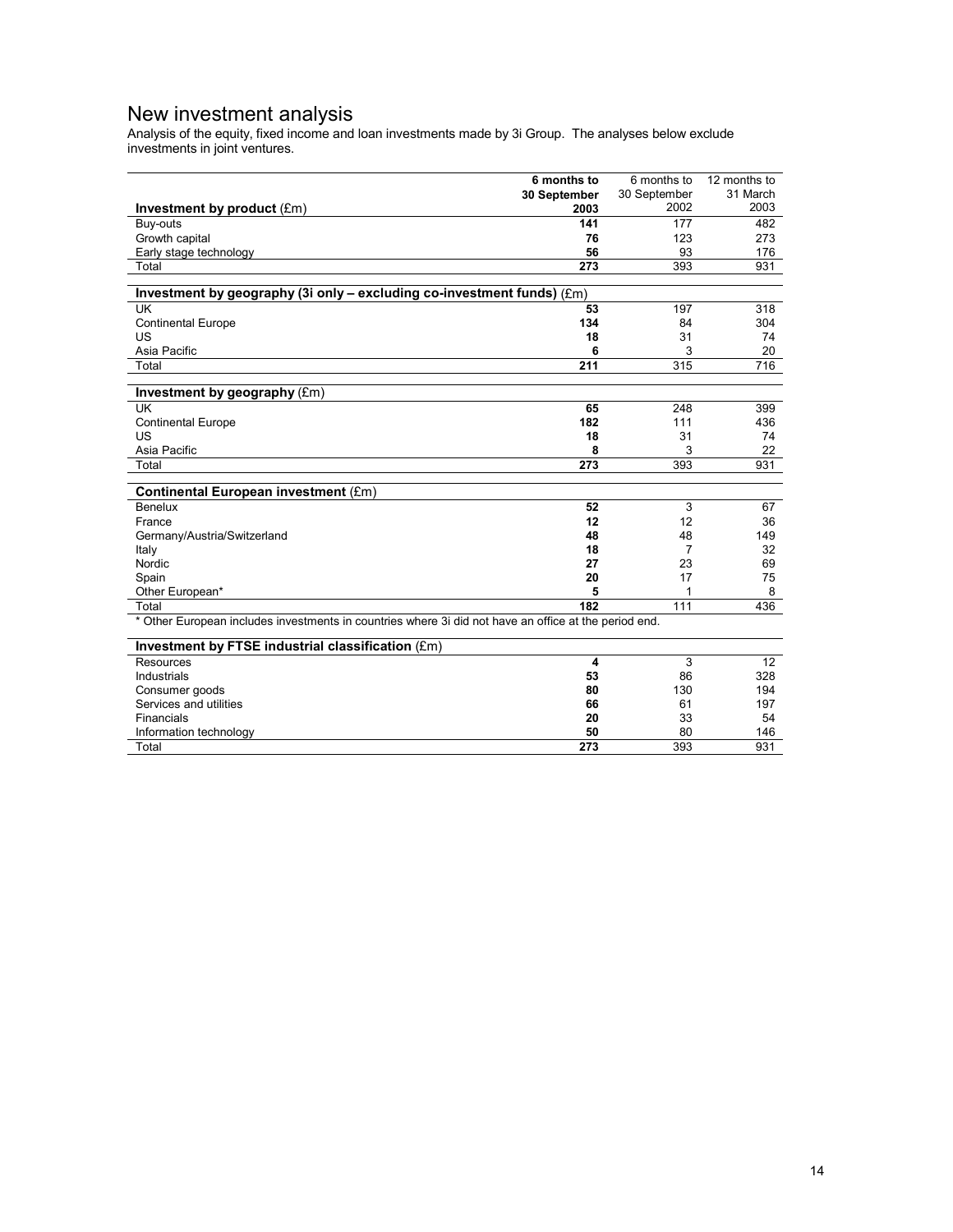### Portfolio analysis

The Group's equity, fixed income and loan investments total £4,006 million at 30 September 2003 (excluding coinvestment funds). The analyses below exclude joint ventures.

|                                                                                                                | At 30 September | At 31 March  |
|----------------------------------------------------------------------------------------------------------------|-----------------|--------------|
| Portfolio value by product $(\text{Em})$                                                                       | 2003            | 2003         |
| Buy-outs                                                                                                       | 2.131           | 2.001        |
| Growth capital                                                                                                 | 1,331           | 1,349        |
| Early stage technology                                                                                         | 544             | 589          |
| Total                                                                                                          | 4,006           | 3,939        |
|                                                                                                                |                 |              |
| Portfolio value by geography (including co-investment funds) (£m)                                              |                 |              |
| UK                                                                                                             | 3,031           | 3,041        |
| <b>Continental Europe</b>                                                                                      | 1,977           | 1,773        |
| US                                                                                                             | 177             | 182          |
| Asia Pacific                                                                                                   | 80              | 101          |
| Total                                                                                                          | 5,265           | 5,097        |
|                                                                                                                |                 |              |
| Portfolio value by geography (£m)                                                                              |                 |              |
| <b>UK</b>                                                                                                      | 2,495           | 2.494        |
| <b>Continental Europe</b>                                                                                      | 1,271           | 1,175        |
| US                                                                                                             | 170             | 180          |
| Asia Pacific                                                                                                   | 70              | 90           |
| Total                                                                                                          | 4,006           | 3,939        |
|                                                                                                                |                 |              |
| Continental European portfolio value (£m)                                                                      |                 |              |
| <b>Benelux</b>                                                                                                 | 141             | 101          |
| France                                                                                                         | 205             | 186          |
| Germany/Austria/Switzerland                                                                                    | 328             | 319          |
| Italy                                                                                                          | 82              | 69           |
| Nordic                                                                                                         | 279             | 273          |
| Spain                                                                                                          | 218             | 211          |
| Other European*                                                                                                | 18<br>1,271     | 16<br>1,175  |
| Total<br>* Other European includes investments in countries where 3i did not have an office at the period end. |                 |              |
|                                                                                                                |                 |              |
|                                                                                                                |                 |              |
| Portfolio value by FTSE industrial classification (£m)                                                         |                 |              |
| <b>Resources</b>                                                                                               | 171             | 186          |
| Industrials                                                                                                    | 1,028           | 944          |
| Consumer goods                                                                                                 | 923             | 873          |
| Services and utilities                                                                                         | 1,046<br>230    | 1,018<br>274 |
| Financials                                                                                                     | 608             |              |
| Information technology<br>Total                                                                                |                 | 644<br>3,939 |
|                                                                                                                | 4,006           |              |
| Portfolio value by valuation method (£m)                                                                       |                 |              |
| Imminent sale or IPO                                                                                           | 83              | 37           |
| Listed                                                                                                         | 168             | 187          |
| Secondary market                                                                                               | 48              | 30           |
| Earnings                                                                                                       | 1,251           | 938          |
| Cost                                                                                                           | 514             | 607          |
| Further advance                                                                                                | 125             | 155          |
| Net assets                                                                                                     | 114             | 139          |
| Other (including other technology assets valued below cost)                                                    | 275             | 282          |
| Loan investments and fixed income shares                                                                       | 1,428           | 1,564        |
| Total                                                                                                          | 4,006           | 3,939        |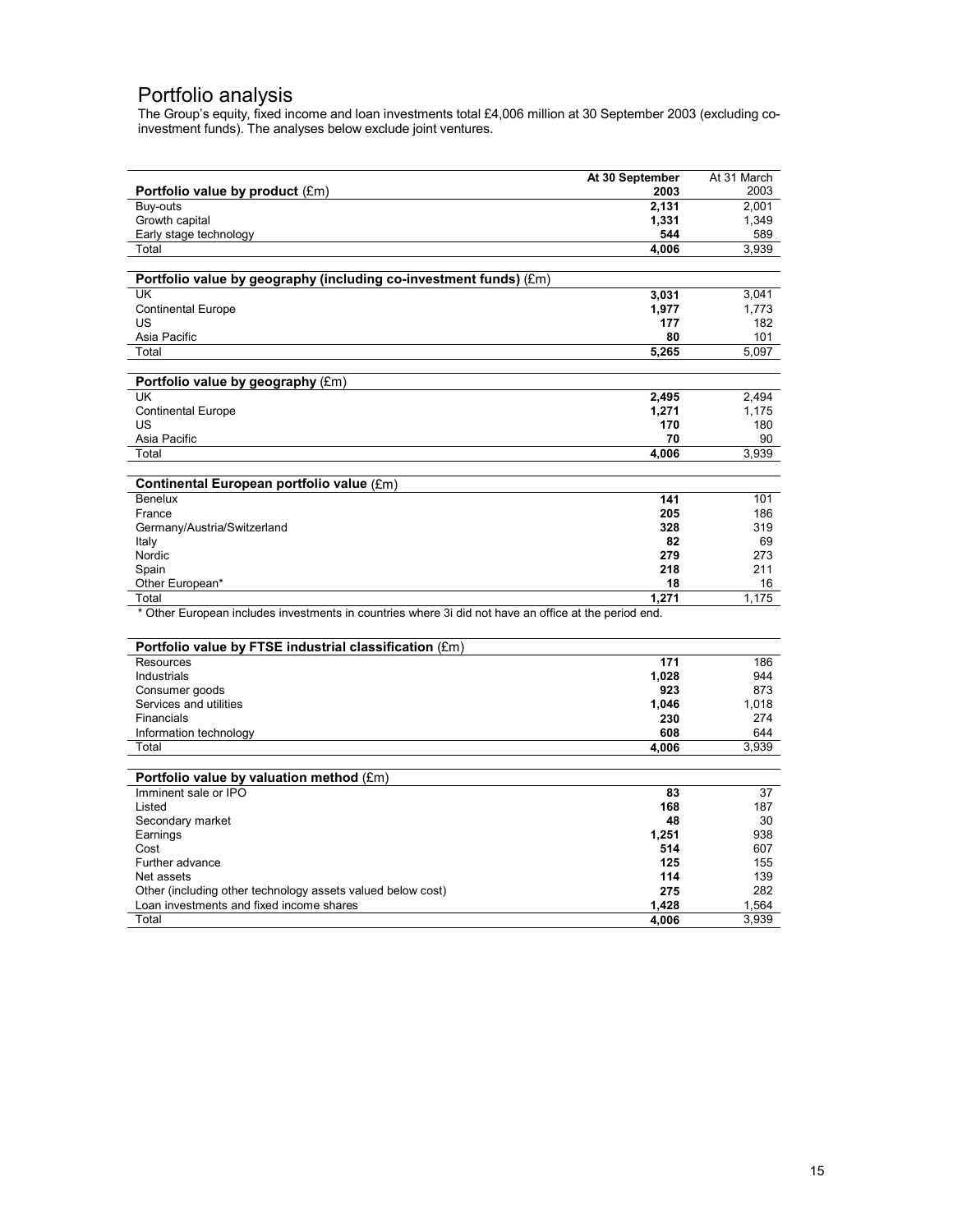# Portfolio analysis

|                                                                                                                                                                                                                                                                                           | At 30 September  | At 31 March  |
|-------------------------------------------------------------------------------------------------------------------------------------------------------------------------------------------------------------------------------------------------------------------------------------------|------------------|--------------|
| Buy-out portfolio value by valuation method (£m)                                                                                                                                                                                                                                          | 2003             | 2003         |
| Imminent sale or IPO                                                                                                                                                                                                                                                                      | 18               | 12           |
| Listed                                                                                                                                                                                                                                                                                    | 70               | 67           |
| Secondary market                                                                                                                                                                                                                                                                          | 7                | 7            |
| Earnings                                                                                                                                                                                                                                                                                  | 750              | 536          |
| Cost                                                                                                                                                                                                                                                                                      | 141              | 149          |
| Net assets                                                                                                                                                                                                                                                                                | 24               | 40           |
| Other                                                                                                                                                                                                                                                                                     | 61               | 115          |
| Loan investments and fixed income shares                                                                                                                                                                                                                                                  | 1,060            | 1,075        |
| Total                                                                                                                                                                                                                                                                                     | 2,131            | 2,001        |
|                                                                                                                                                                                                                                                                                           |                  |              |
| Growth capital portfolio value by valuation method (£m)                                                                                                                                                                                                                                   |                  |              |
| Imminent sale or IPO                                                                                                                                                                                                                                                                      | 47               | 14           |
| Listed                                                                                                                                                                                                                                                                                    | 98               | 120          |
| Secondary market                                                                                                                                                                                                                                                                          | 41               | 23           |
| Earnings                                                                                                                                                                                                                                                                                  | 500              | 377          |
| Cost                                                                                                                                                                                                                                                                                      | 147              | 187          |
| Further advance                                                                                                                                                                                                                                                                           | 19               | 42           |
| Net assets                                                                                                                                                                                                                                                                                | 90               | 98           |
| Other                                                                                                                                                                                                                                                                                     | 85               | 69           |
| Loan investments and fixed income shares                                                                                                                                                                                                                                                  | 304              | 419          |
| Total                                                                                                                                                                                                                                                                                     | 1,331            | 1,349        |
|                                                                                                                                                                                                                                                                                           |                  |              |
| Early stage technology portfolio value by valuation method (£m)                                                                                                                                                                                                                           |                  |              |
| Imminent sale or IPO                                                                                                                                                                                                                                                                      | 18               | 11           |
| Earnings                                                                                                                                                                                                                                                                                  | 1                | 25           |
| Cost                                                                                                                                                                                                                                                                                      | 226              | 271          |
| Further advance                                                                                                                                                                                                                                                                           | 106              | 113          |
| Net assets                                                                                                                                                                                                                                                                                |                  | $\mathbf{1}$ |
| Other technology assets valued below cost                                                                                                                                                                                                                                                 | 107              | 79           |
| Other                                                                                                                                                                                                                                                                                     | 22               | 19           |
| Loan investments and fixed income shares                                                                                                                                                                                                                                                  | 64               | 70           |
| Total                                                                                                                                                                                                                                                                                     | 544              | 589          |
|                                                                                                                                                                                                                                                                                           |                  |              |
| Technology portfolio value by stage (£m)                                                                                                                                                                                                                                                  |                  |              |
| Early stage                                                                                                                                                                                                                                                                               | 544              | 589          |
| Late stage                                                                                                                                                                                                                                                                                |                  |              |
| Quoted                                                                                                                                                                                                                                                                                    | 124              | 103          |
| Buy-outs                                                                                                                                                                                                                                                                                  | 339              | 294          |
| Growth capital                                                                                                                                                                                                                                                                            | 260              | 250          |
|                                                                                                                                                                                                                                                                                           | 723              | 647          |
| Total                                                                                                                                                                                                                                                                                     | 1.267            | 1.236        |
| The early stage portfolio comprises investments in immature businesses which typically require further funding. The late<br>stage portfolio comprises investments in more mature, typically self-funding businesses, including investments made by<br>way of buy-outs and growth capital. |                  |              |
| Early stage technology portfolio value by sector (£m)                                                                                                                                                                                                                                     |                  |              |
|                                                                                                                                                                                                                                                                                           | $\overline{100}$ |              |

| 183 | 195 |
|-----|-----|
| 111 | 112 |
| 74  | 72  |
| 176 | 210 |
| 544 | 589 |
|     |     |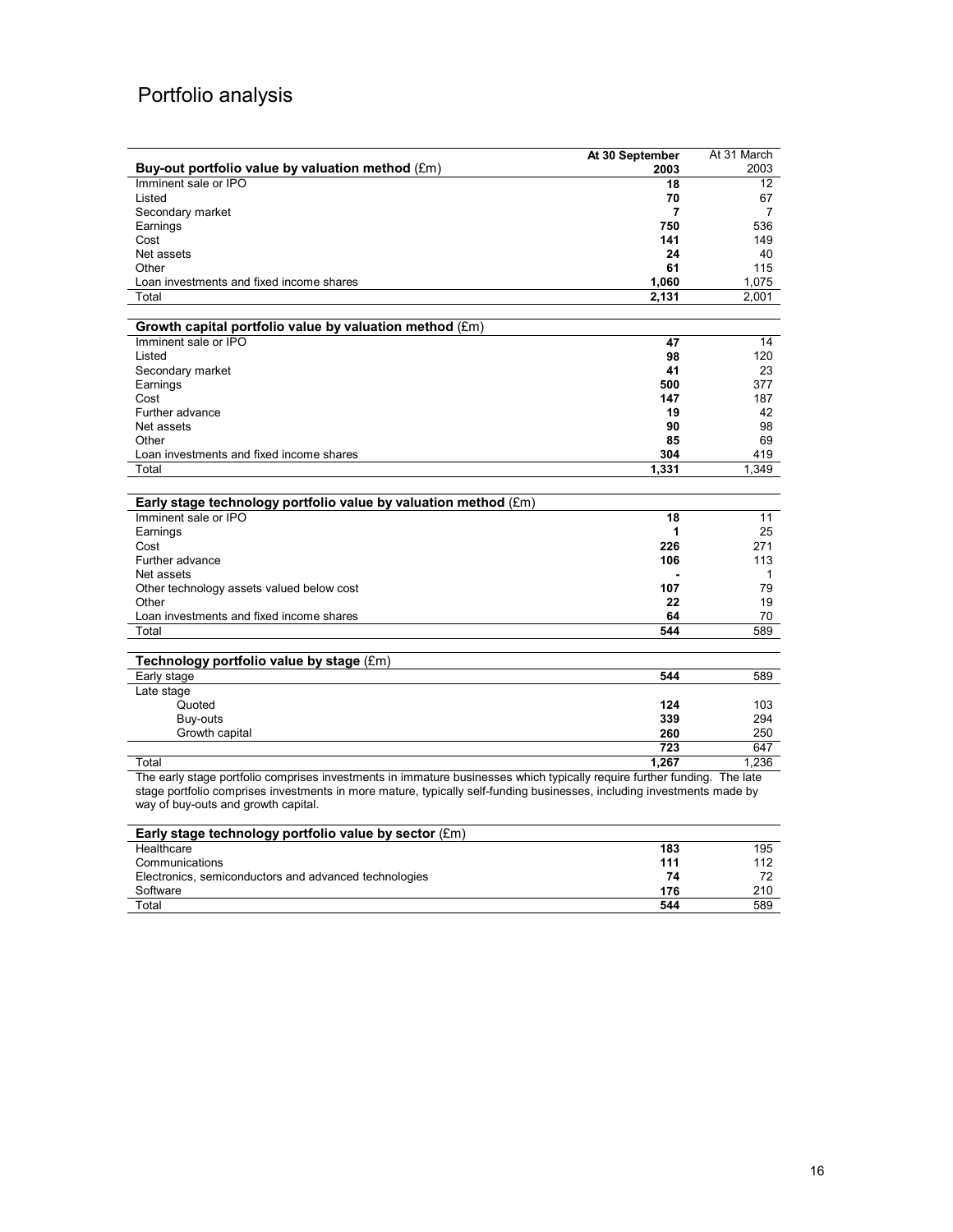### Realisations analysis

Analysis of the Group's realisation proceeds (excluding co-investment funds).

|                                                              | 6 months to  | 6 months to  | 12 months to   |
|--------------------------------------------------------------|--------------|--------------|----------------|
|                                                              | 30 September | 30 September | 31 March       |
| Realisations proceeds by product (£m)                        | 2003         | 2002         | 2003           |
| Buy-outs                                                     | 229          | 428          | 613            |
| Growth capital                                               | 197          | 145          | 270            |
| Early stage technology                                       | 77           | 46           | 93             |
| Total                                                        | 503          | 619          | 976            |
| Realisations proceeds by geography (£m)                      |              |              |                |
| UK                                                           | 317          | 535          | 727            |
| <b>Continental Europe</b>                                    | 119          | 79           | 238            |
| US                                                           | 11           |              | $\overline{2}$ |
| Asia Pacific                                                 | 56           | 4            | 9              |
| Total                                                        | 503          | 619          | 976            |
|                                                              |              |              |                |
| <b>Realisations proceeds (£m)</b>                            |              |              |                |
| <b>IPO</b>                                                   |              | 33           | 37             |
| Sale of quoted investments                                   | 73           | 79           | 110            |
| Trade and other sales                                        | 298          | 257          | 493            |
| Loan and fixed income share repayments                       | 132          | 250          | 336            |
| Total                                                        | 503          | 619          | 976            |
| Realisations proceeds by FTSE industrial classification (£m) |              |              |                |
| Resources                                                    | 13           | 53           | 60             |
| Industrials                                                  | 73           | 167          | 294            |
| Consumer goods                                               | 78           | 117          | 192            |
| Services and utilities                                       | 225          | 217          | 330            |
| Financials                                                   | 68           | 32           | 42             |
| Information technology                                       | 46           | 33           | 58             |
| Total                                                        | 503          | 619          | 976            |

# Funds under management

|                                          | At 30 September | At 31 March |
|------------------------------------------|-----------------|-------------|
| (£m)                                     | 2003            | 2003        |
| Third party unquoted co-investment funds | 1.778           | 1.587       |
| Quoted investment companies*             | 558             | 452         |
| Total                                    | 2.336           | 2,039       |

\* Includes the 3i Group Pension Plan.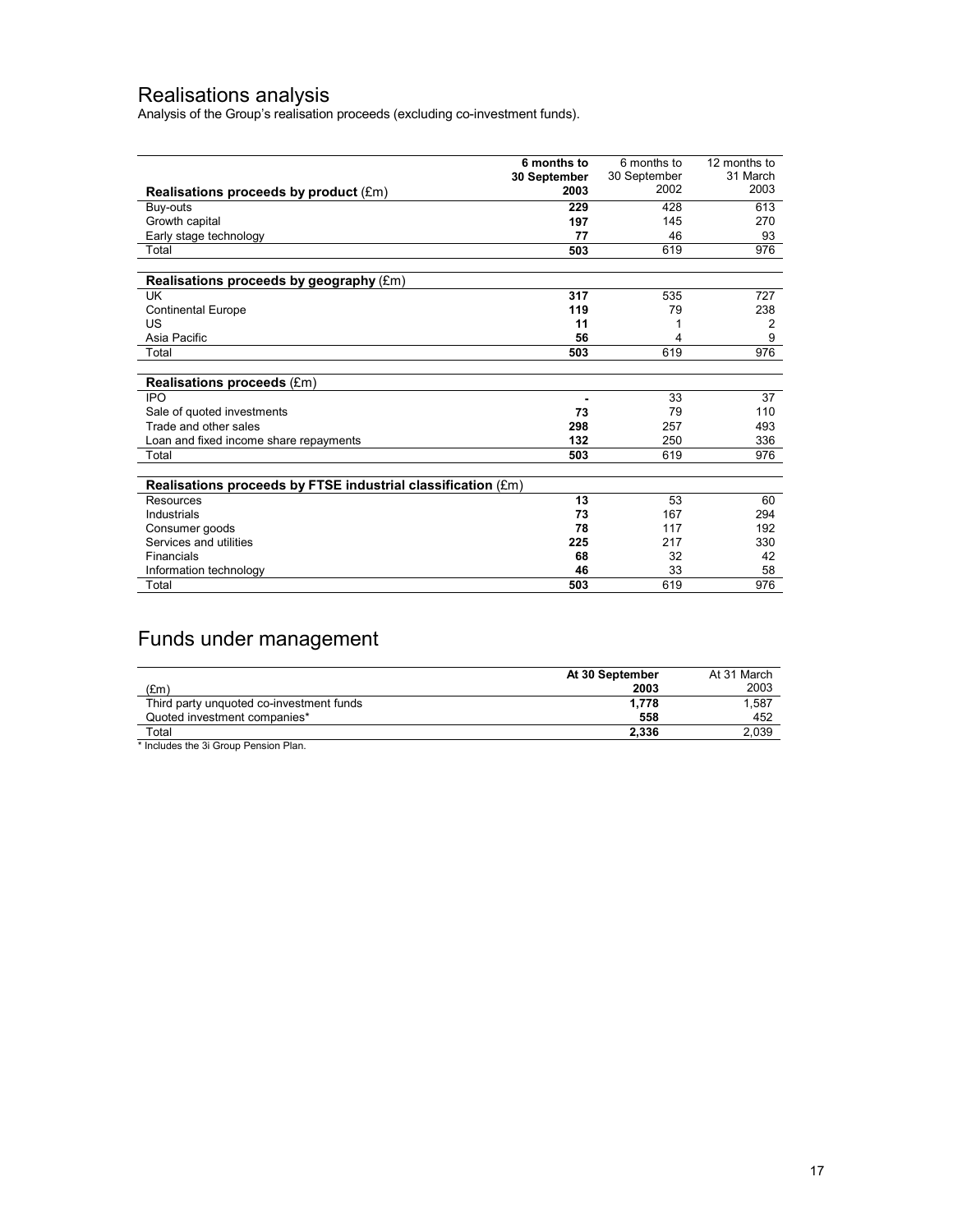### Ten largest investments

At 30 September 2003, the Directors' valuation of the ten largest investments was a total of £438 million. These investments cost £277 million.

|                                                                                                         | Cost<br>£m     | Proportion<br>of equity | Directors'<br>valuation<br>£m |
|---------------------------------------------------------------------------------------------------------|----------------|-------------------------|-------------------------------|
| Investment (date first invested in) and description of business                                         | (Note 1)       | shares held             | (Note 1)                      |
| Travelex Holdings Ltd (Note 2) (1998) Foreign currency services                                         |                |                         |                               |
| <b>Equity shares</b>                                                                                    |                | 19.6%                   | 64<br>64                      |
| Westminster Health Care Holdings Ltd (2002) Care homes operator                                         |                |                         |                               |
| Equity shares                                                                                           | 1              | 49.6%                   | 14                            |
| Loans                                                                                                   | 38             |                         | 38                            |
|                                                                                                         | 39             |                         | 52                            |
| Fonecta Group Oy (2002) Directory services                                                              |                |                         |                               |
| <b>Equity shares</b>                                                                                    | $\overline{4}$ | 33.5%                   | 36                            |
| Loans                                                                                                   | 12             |                         | 12                            |
|                                                                                                         | 16             |                         | 48                            |
| Malmberg Investments BV (2001) Educational publisher<br>Equity shares                                   | 7              | 41.8%                   | 26                            |
| Loans                                                                                                   | 18             |                         | 18                            |
|                                                                                                         | 25             |                         | 44                            |
| Pets At Home Group Ltd (1995) Retailer of pets and pet supplies                                         |                |                         |                               |
| Equity shares                                                                                           | $\overline{2}$ | 26.0%                   | 18                            |
| Loans                                                                                                   | 25             |                         | 25                            |
|                                                                                                         | 27             |                         | 43                            |
| ERM Holdings Ltd (Note 3) (2001) Environmental consultancy                                              |                |                         |                               |
| Equity shares                                                                                           |                | 38.1%                   | 7                             |
| Loans                                                                                                   | 34             |                         | 34                            |
|                                                                                                         | 34             |                         | 41                            |
| SR Technics Holding AG (2002) Repair and maintenance of<br>aeroplane engines and frames                 |                |                         |                               |
| Equity shares                                                                                           | $\overline{7}$ | 32.2%                   | 7                             |
| Loans                                                                                                   | 33             |                         | 33                            |
|                                                                                                         | 40             |                         | 40                            |
| Refresco Holding BV (2003) Fruit juice producer                                                         |                |                         |                               |
| Equity shares                                                                                           | 3              | 62.8%                   | 3                             |
| Fixed income shares                                                                                     | 18             |                         | 18                            |
| Loans                                                                                                   | 18             |                         | 18                            |
|                                                                                                         | 39             |                         | 39                            |
| Tato Holdings Ltd (1989) Manufacture and sale of specialist<br>chemicals                                |                |                         |                               |
| <b>Equity shares</b>                                                                                    | 2              | 25.0%                   | 34                            |
|                                                                                                         | $\mathbf{2}$   |                         | 34                            |
| Beltpacker plc (2000) Manufacturer/marketing of healthcare/beauty<br>products, footwear and accessories |                |                         |                               |
| Equity shares                                                                                           | 12             | 38.9%                   |                               |
| Loans                                                                                                   | 43             |                         | 33                            |
|                                                                                                         | 55             |                         | 33                            |

#### Notes

1 The investment information is in respect of 3i's holding and excludes any co-investment by 3i managed funds.

2 The cost of the equity held in Travelex Holdings Ltd is £121,000.

3 The cost of the equity held in ERM Holdings Ltd is £437,000.